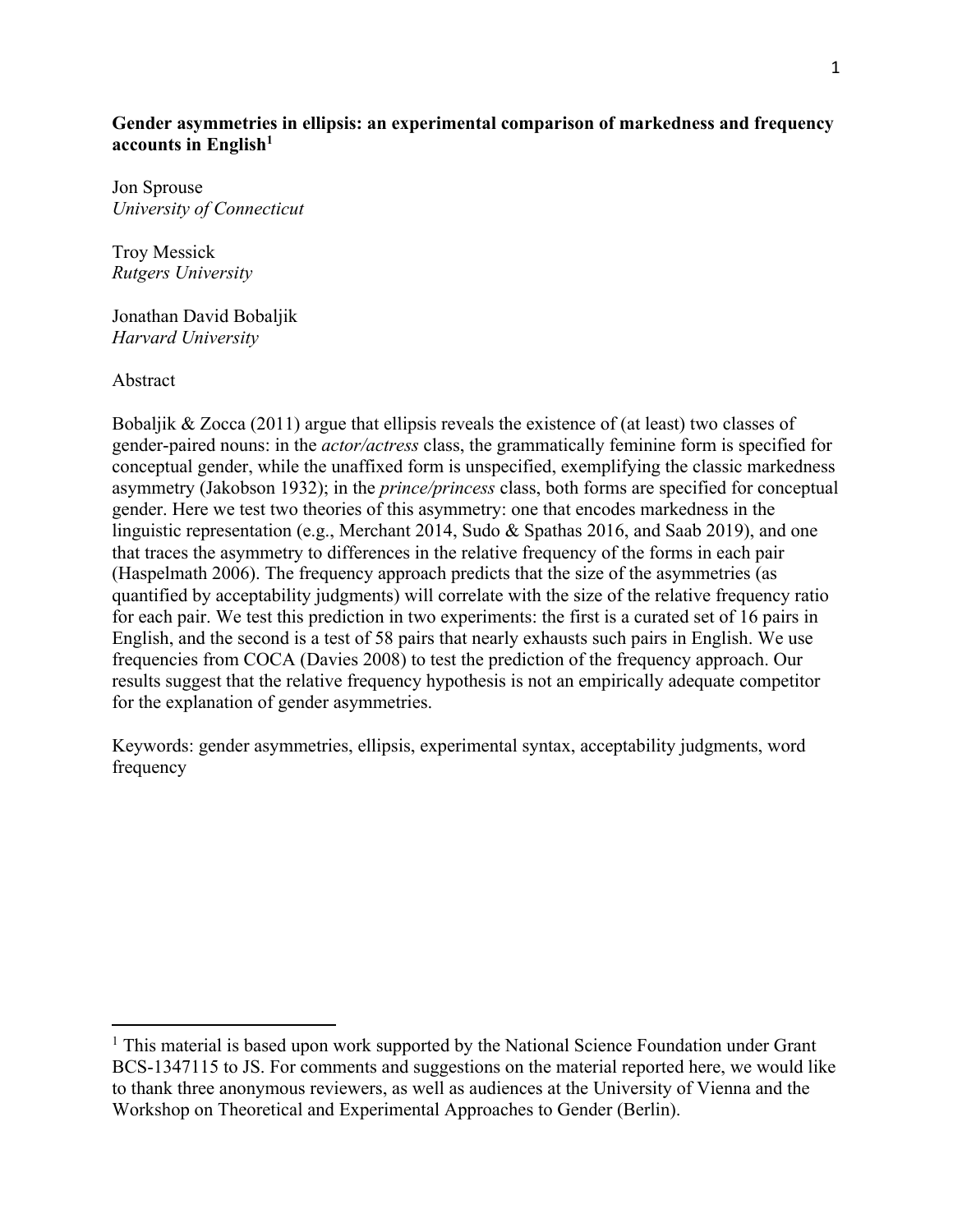#### 1. INTRODUCTION

The central question of this paper is which linguistic primitive, *markedness* (Jakobson 1932) or *frequency* (Haspelmath 2006), provides a better explanation for the relationship between *grammatical gender* and *conceptual gender* for certain noun pairs in English such as *actor*/*actress* and *prince/princess*. Before exploring this, we wish to first clarify the terminology that we have adopted to formulate this question. We use the term *grammatical gender* to refer to a property of linguistic forms, defined in morphosyntactic terms. Though English does not have grammatical gender for common nouns in the traditional linguistic sense, we continue to use that term here because it underscores the fact that the phenomenon that we study here in English also occurs in languages with traditional grammatical gender, and follows the grammatical gender opposition in those languages. Following Ackerman 2019 (building on McConnel-Ginet 2015 and much other work), we use the term *conceptual gender* to refer to a property of 'meaning', broadly understood as a classificatory property, which Ackerman characterizes as "the gender that is expressed, inferred, and used by a perceiver to classify a referent." (Though it will not be relevant for our study, we note for completeness that Ackerman (2019) further proposes the term *biosocial gender* to refer to the gender of a person, which may differ from the conceptual gender a speaker uses in classifying someone.) The asymmetrical relationship between grammatical gender and conceptual gender for the noun pairs that we explore here, first famously observed by Jakobson (1932), appears to be characterizable using two values for grammatical gender, [feminine] and [masculine], and two values for conceptual gender, [female] and [male]. Though we continue to adopt this apparent binarity in the construction and interpretation of our experiments, in part since the grammatical contrasts of interest are currently binary, we do not intend this apparent binarity to imply anything about the range of values that conceptual gender (or biosocial gender) can take, or the range of meanings that the linguistic system could potentially encode.

Our starting point is the observation that there are certain pairs of nouns that have distinct grammatical forms that appear to map in potentially complex ways to conceptual gender (Jakobson 1932; see Corbett 1991). These pairs can be formed in at least three ways: (i) by a regular morphological alternation involving the suffix -ess, as in *actor/actress;* (ii) by an irregular alternation, typically involving -*ess* plus some additional phonological changes, as in *headmaster/headmistress,* and (iii) by the pairing of two morphophonologically distinct forms (suppletion), as in *landlord/landlady*. Crucially, in English, gender noun pairs appear to fall into two classes with respect to the meanings that the grammatically masculine form can take: in symmetric nouns, as in *prince/princess*, the grammatically masculine form can only be used to refer to a referent with male conceptual gender; in asymmetric nouns, the grammatically masculine form can either be used to refer to a referent with male conceptual gender or be used to refer to the superordinate category including both conceptual genders (including to a referent with unknown conceptual-gender). In both classes, the grammatically feminine form can only refer to a referent with female conceptual gender. The first class is called symmetric because both nouns in the pair behave identically – they each refer to one specific conceptual gender. The second class is called asymmetric because the two nouns in the pair behave differently – the grammatically masculine form has two meanings, while the grammatically feminine form only has one. Table 1 provides examples of each morphological type for each class.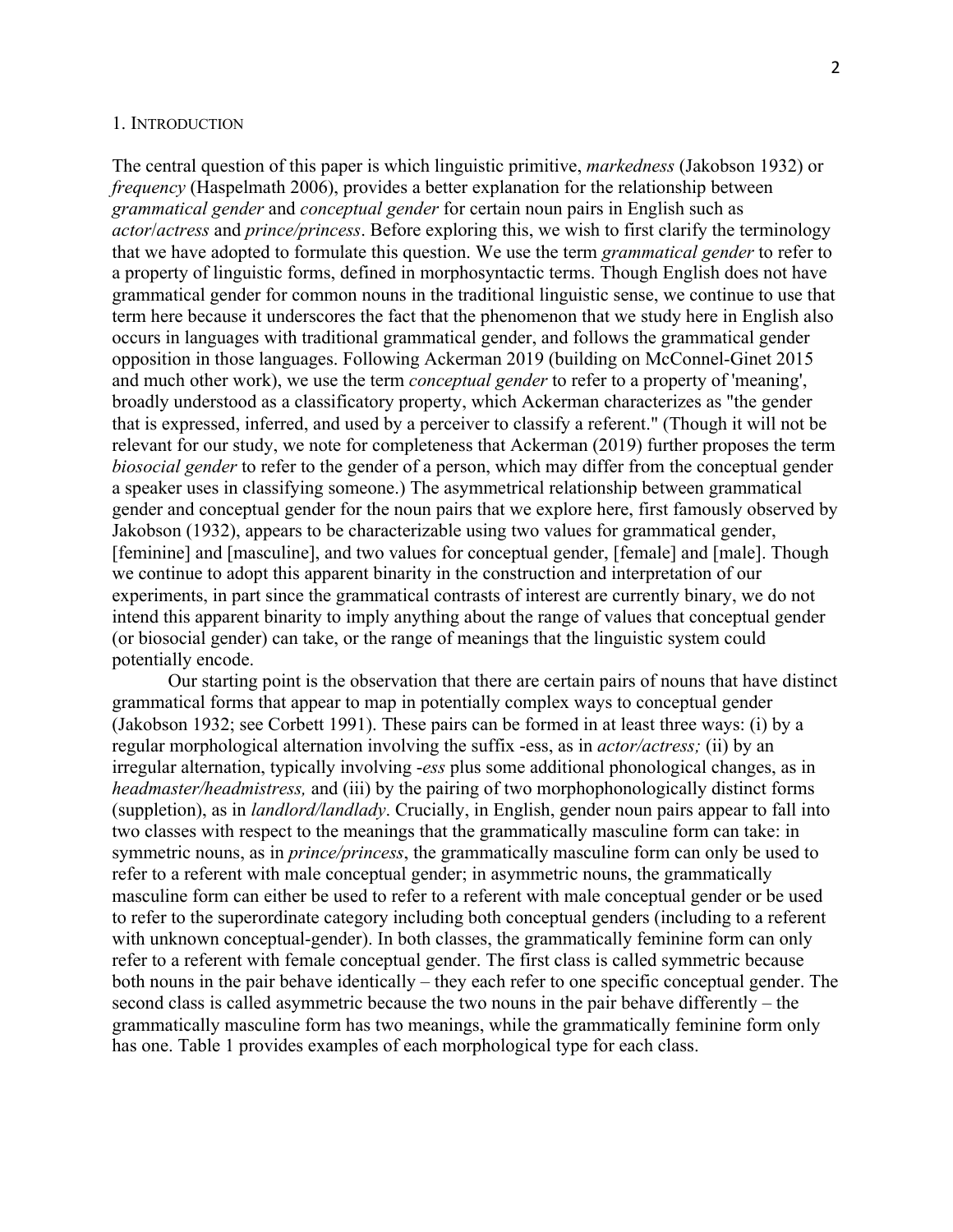|            |           | symmetric | asymmetric |              |  |  |
|------------|-----------|-----------|------------|--------------|--|--|
|            | masculine | feminine  | masculine  | feminine     |  |  |
| regular    | prince    | princess  | actor      | actress      |  |  |
| irregular  | duke      | duchess   | headmaster | headmistress |  |  |
| suppletive | king      | queen     | landlord   | landlady     |  |  |

Table 1: Examples of gender noun pairs in English

Evidence for the behavior of these noun pairs usually comes from dialogues as in (1-2) for symmetric pairs and (3-4) for asymmetric pairs. These dialogues assume that speaker in (a) is not aware of the conceptual gender of the people in the photograph, but is aware of the conceptual genders conventionally associated with the proper names in the (b) responses.

- (1) a. Is there a **prince** in that photograph?
	- b. Yes, namely Prince William.
	- b'. #Yes, namely Princess Anne
- (2) a. Is there a **princess** in that photograph?
	- b. #Yes, namely Prince William.
		- b'. Yes, namely Princess Anne.
- (3) a. Is there an **actor** in that photograph?
	- b. Yes, namely Robert Redford.
	- b'. Yes, namely Meryl Streep.
- (4) a. Is there an **actress** in that photograph?
	- b. #Yes, namely Robert Redford.
	- b'. Yes, namely Meryl Streep.

A similar diagnostic obtains with plural forms, as has long been noted (e.g., Greenberg 1966:30- 31, citing earlier Arabic grammarians; but see Corbett 1991 chapter 9 for critical discussion and examples that pattern differently).

Jakobson (1932) was the first to suggest that the asymmetric behavior of noun pairs like *actor*/*actress* (for a number of languages including German and Russian) was a part of a general notion of *markedness* asymmetries, being developed for phonological contrasts within the Prague School. Under the Jakobsonian approach, the form *actress* is morphologically 'marked', in the simplest sense, relative to the unmarked form *actor,* since *actress* bears a mark (the suffix *-ess*) that *actor* does not. Jackobson's important insight was the proposal that there is a semantic markedness that parallels the morphological markedness: rather than saying there are two equal values for the semantic category of (conceptual) gender – female and male – Jakobson argued that the form *actress* is semantically marked for female conceptual gender, but that *actor* is semantically unmarked for conceptual gender. In other words, where the grammatically feminine form (suffix *-ess*) signals female conceptual gender, the grammatically contrasting masculine form (with no suffix) does not signal the opposite category, but instead simply makes no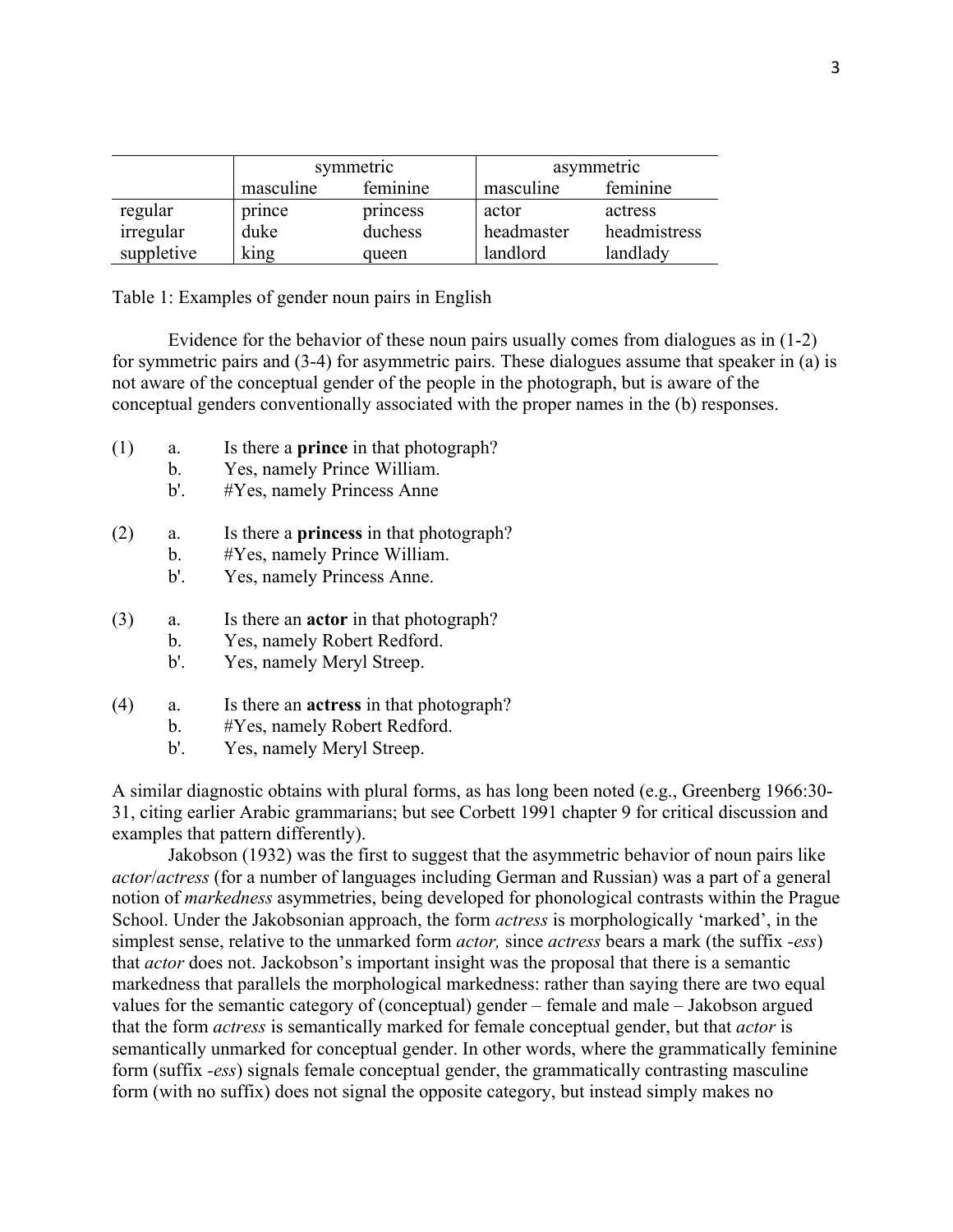assertion about (conceptual) gender. Jakobson generalized from such examples, proposing further that the presence versus absence of an affix is only one manifestation of a more abstract sense of markedness. Thus, relevant to the examples at hand, his proposal is that the grammatical feature pair feminine:masculine is always marked:unmarked in languages like English, German, Russian, French, etc., even where it is not as neatly morphologically encoded as in *actress*:*actor*.

In contexts where the grammatically masculine (morphologically unmarked) form appears to denote the specific semantics of male conceptual gender, Jakobson proposes that some sort of logical reasoning is in the background: by selecting the unmarked form in a context where the marked form was in principle available, the speaker implies that they did not intend the marked form, and therefore did not intend the semantics of the marked form. Thus, in context, the morphologically unmarked form may come to imply the negation of the marked semantics (not-female conceptual gender), and thus, in a binary system, the unmarked form implies male conceptual gender, but this implication is not part of the meaning of the unmarked form. Finally, it is interesting to note that under the Jakobsonian approach, symmetric pairs are the relatively unexpected class. The fact that the grammatically masculine form only denotes a conceptually male referent in examples like (1) must mean that it is semantically marked conceptually male despite being morphologically unmarked. This must be something that is learned about these specific lexical items.

Since Jakobson's (1932) seminal proposals, *markedness* has been a prominent explanans for the behavior of gender noun pairs across languages (e.g., Bobaljik & Zocca 2011, Merchant 2014, Sudo & Spathas 2016, and Saab 2019, among others). However, there is at least one competing theory that attempts to explain these gender asymmetries without recourse to markedness. Haspelmath 2006 proposes that the semantic asymmetries observed with the nouns in the asymmetric class (e.g., *actor/actress*) may be caused by asymmetries in the frequency of the two forms of the noun. (He embeds the discussion of gender noun pairs in a broader proposal to eliminate the concept of semantic markedness from the theory altogether.) Under Haspelmath's theory, the asymmetry observed for *actor/actress*-class words occurs because the unmarked form (*actor*) is much more frequent than the marked form (*actress*), leading, in a way that is not completely specified, to a wider semantic meaning for the unmarked form. Similarly, the symmetry (or lack of asymmetry) for *prince/princess*-class words is due to the unmarked (*prince*) and marked (*princess*) forms having relatively equal frequencies. While Haspelmath's short discussion is light on specifics, the relative frequency theory makes the strong prediction that as the relative frequency of the unmarked form over the marked form increases, so too should the asymmetry that we observe under the form:meaning diagnostics, like those in (3)-(4).

At a fundamental level, the markedness approach and the relative frequency approach make different empirical predictions, and it is these we set out to test. For the markedness approach, the lexical semantic representation of any given grammatically masculine noun, which is typically morphologically unmarked (except for *widow/widower*), has one of two options: either it bears the specification male conceptual gender or it is unspecified for conceptual gender. <sup>2</sup> Its behavior in frames such as the ones discussed above should either pattern with

<sup>&</sup>lt;sup>2</sup> Bobaljik and Zocca (2011) and subsequent studies recognize a third class of nouns, not attested in English (but attested in languages like Brazilian Portuguese), in which both unmarked and marked forms behave as if they are semantically unspecified for conceptual gender (the inverse of the *prince/princess* class nouns where both appear to be specified for conceptual gender). This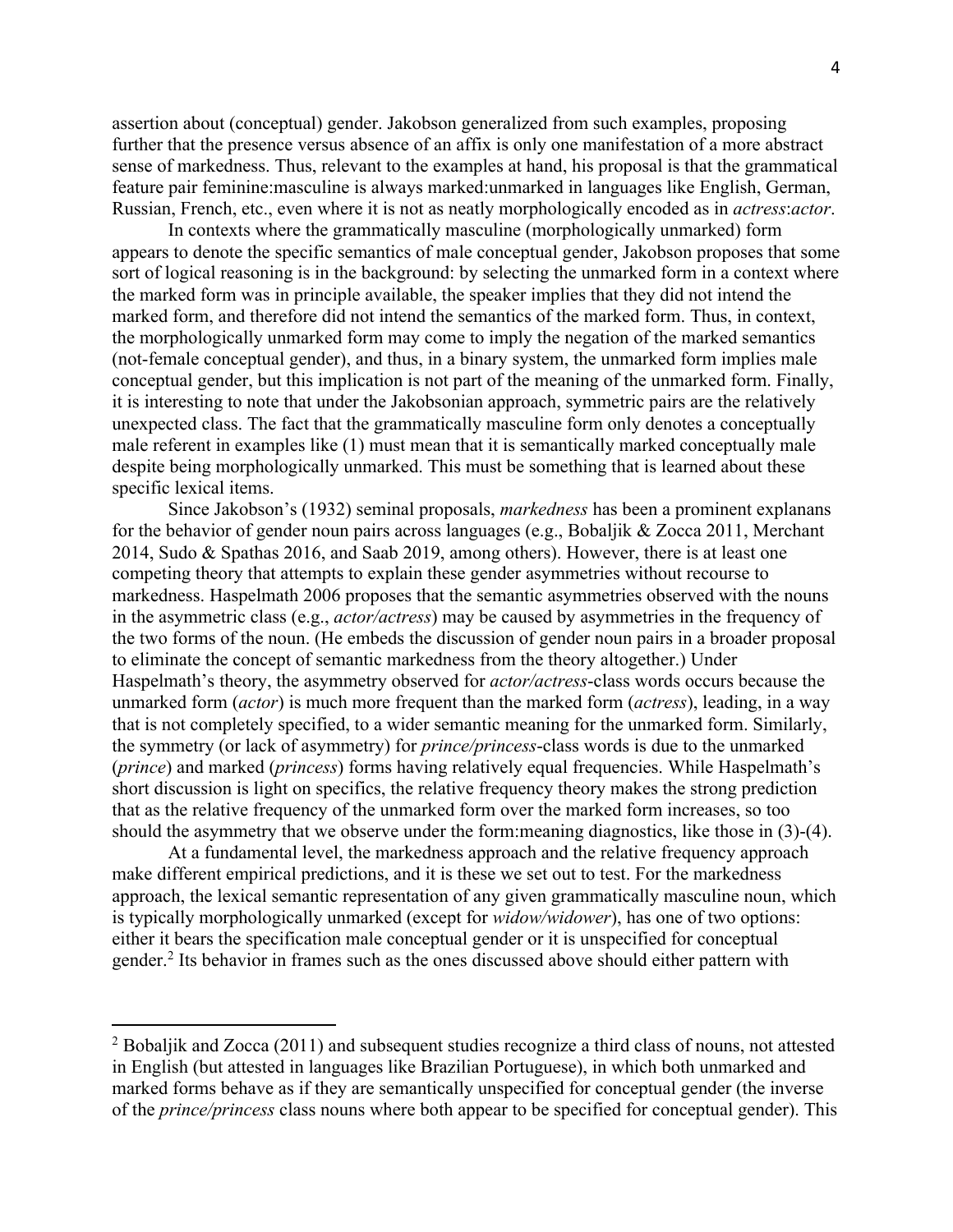*prince* or with *actor*. There are two possible representations, so judgments should be categorical (in the ideal, i.e., up to speaker uncertainty, variation, and other sources of "noise"). Bobaljik & Zocca (2011) argue moreover that there is an internal unity to various semantic fields: profession nouns and animal names behave like the asymmetric *actor/actress*, and nobility titles and kinship nouns pattern like the symmetric *prince/princess*. By contrast, under the frequency approach, we expect to observe a far more gradient landscape, in which the judgments of semantic (un)markedness should correlate strongly with the relative frequency of the unmarked:marked (or grammatically masculine:grammatically feminine) members of the pair in some suitably representative corpus.

We test these predictions in two experiments designed to quantify the gender asymmetries. In the first experiment, we test a curated set of 16 noun pairs in English: 8 putatively asymmetric (*actor/actress*-class) and 8 putatively symmetric (*prince/princess*-class). In the second experiment, we test a set of 58 noun pairs that nearly exhausts the full set of such pairs in English. We then compare those quantified asymmetries to the relative frequency of the noun pairs as determined using the publicly available Corpus of Contemporary American English (COCA; Davies 2008, March 2020 update).

The first step for these tests is to develop a quantifiable measure of gender asymmetry. To that end, we will adopt Bobaljik & Zocca's (2011) ellipsis test for gender asymmetries. The underlying idea of the ellipsis test is that the identity requirement on ellipsis can be leveraged to uncover these asymmetries, and crucially, convert those asymmetries into unacceptability. Asymmetric nouns such as *actor/actress* display an asymmetry under ellipsis as in (5): the unmarked form (*actor*) can be the overt antecedent for an elided predicate that agrees with a conceptually female-biased name (5a), but the marked form (*actress*) cannot be the antecedent for an elided predicate that agrees with a conceptually male-biased name (5b).

- (5) a. John is an actor, and Mary is too.
	- b. \*Mary is an actress, and John is too.

For symmetric nouns such as *prince/princess*, both combinations are unacceptable under ellipsis:

- (6) a. \*John is a prince, and Mary is too.
	- b. \*Mary is a princess, and John is too.

In this way, the Bobaljik & Zocca ellipsis test can be used to convert the gender asymmetry into an easily quantifiable acceptability effect that distinguishes two classes of nouns in English, while avoiding the methodological complexities that Jakobson's original question/answer dialogues might raise (such as ensuring that participants read both sentences on each trial, and interpret them as coming from two distinct speakers).

We have three goals. The first is descriptive: to develop (and deploy) a formal experimental design for the Bobaljik & Zocca (2011) ellipsis test that we can then use to empirically determine the classes of noun pairs in English using the presence/absence of an asymmetry effect. The second is methodological: to evaluate Bobaljik & Zocca's (2011) suggestion that ellipsis permits gender mismatches that are not otherwise tolerated. The third is

class thus further fills out the paradigm of possible options. Since this does not arise in English, we leave this class aside here.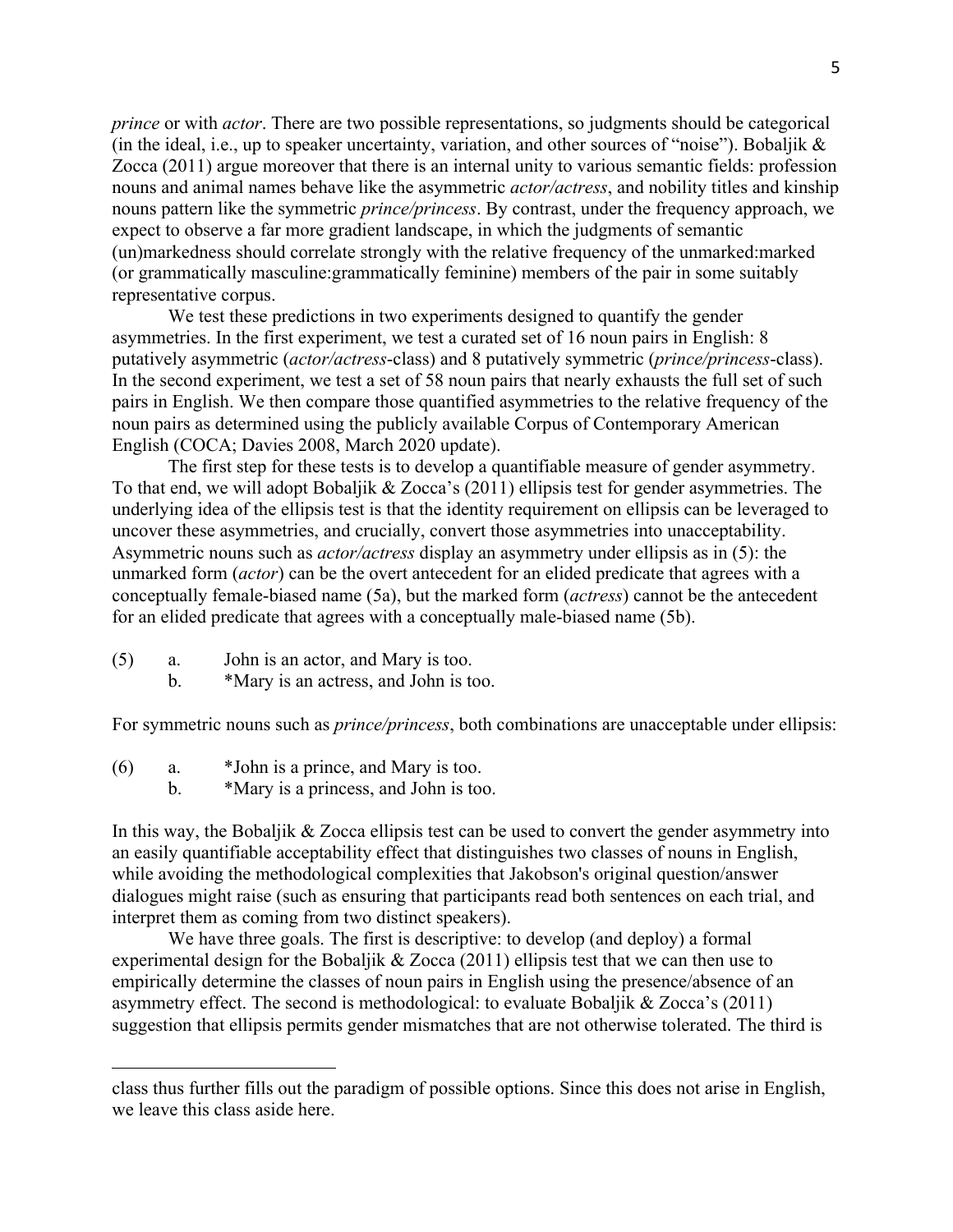theoretical: to use the quantified gender asymmetries from the two experiments to test the gradient predictions of the Haspelmath (2006) relative-frequency theory. With these goals in mind, the rest of this paper is organized as follows. In section 2, we review the Bobaljik & Zocca analysis of the ellipsis test, and develop a factorial design that isolates the effect of each of the components of the Bobaljik & Zocca analysis. This will allow us to quantify each component, and crucially, isolate the gender asymmetry effect so that we can compare it to the relative frequency for each noun pair. In section 3, we report the details of the first acceptability judgment experiment, which tests a curated set of 16 noun pairs that were chosen for their potential theoretical relevance. We test a very large number of participants per condition, and use a fully factorial design testing both ellipsis and non-ellipsis versions of the test sentences so that we can evaluate the viability of classifying noun pairs in English using the ellipsis test. In section 4, we report the results of the second acceptability judgment experiment, which tests a set of 58 noun pairs that nearly exhausts the set of such pairs in English. Because of the large number of noun pairs, experiment 2 tests a more typical number of participants per condition, and focuses exclusively on the ellipsis test conditions. The experimental materials and data sets for both experiments are available on the first author's website. In section 5, we compare the isolated gender asymmetry effect of each noun pair in both experiments with the relative frequency of each noun pair as calculated using COCA. Anticipating the results slightly, we find (i) that there are three noun pairs out of the curated set of 16 in experiment 1 that behave differently than expected (though we offer some thoughts about why this may be); (ii) that ellipsis is not required for mismatches to be tolerated (contra Bobaljik & Zocca 2011); and (iii) that the relationship predicted by the Haspelmath (2006) relative frequency theory does not hold for the full set of noun pairs. Instead, we find that both classes of nouns are intermixed along the range of relative frequencies.<sup>3</sup> This suggests that the relative frequency theory is not an adequate empirical competitor with the markedness theory for explaining gender asymmetry effects. That said, we do find that some subsets of noun pairs could give the appearance of a relative frequency relationship, which may explain why the relative frequency theory appears plausible. Section 6 concludes with a summary of the findings, and a discussion of future directions for formal experimental investigations of gender asymmetry effects.

#### 2. THE ELLIPSIS TEST FOR GENDER ASYMMETRIES

There are three components to the Bobaljik  $& Zocca (2011)$  analysis of the ellipsis test: (i) an identity requirement that holds between the antecedent and the elided material (see Merchant 2019 for a recent overview), (ii) a theory that acknowledges (at least) a three-way contrast in possible values for conceptual gender, even in a grammatically two-gender system, including "unspecified" alongside "female" and "male", and (iii) some version of a principle like *Maximize Presupposition* (Heim 1991) or *The Principle of Gender Competition* (Sudo & Spathas 2016). While these two principles differ in details, both give rise to a *competition effect* such that a more specified form blocks the use of a less specified form. Thus in order to remain neutral about specifics we will simply refer to a 'competition principle'. To make the discussion concrete, we will work through the five critical sentences previously presented in section 1 before developing a formalization of the ellipsis test for our experiments.

<sup>&</sup>lt;sup>3</sup> Thus experimentally confirming the preliminary findings in Bobaljik & Zocca (2011:155) from informal judgments and a smaller sample.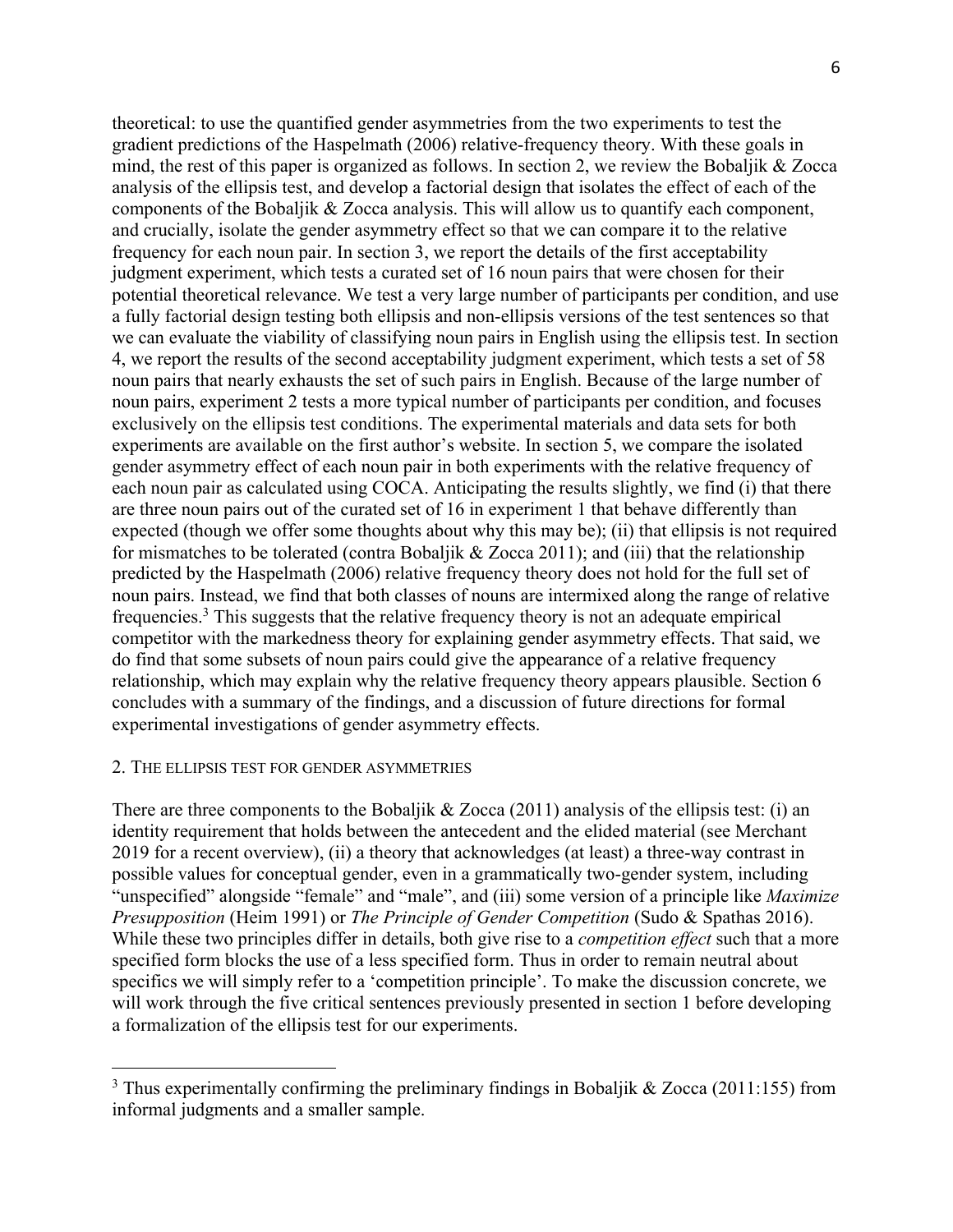We begin with an example without ellipsis, as in (7). In (7a), the unspecified form of the noun *actor* is used, but the intended referent of the noun has female conceptual gender (indicated via the conceptual gender biased name *Mary*). Such an utterance is predicted to be judged infelicitous due to the competition effect generated via the existence of the more specified grammatically feminine form (7b).

 $(7)$  a. #Mary is an actor.

b. Mary is an actress.

Now, for ellipsis constructions containing the unmarked, and by-hypothesis unspecified, form of an asymmetric noun such as *actor* in (8a), there are two possible resolutions, as in (8b) and (8c) (material in angled brackets is interpreted but unpronounced).

| (8) | а.          | John is an actor, and Mary is too                         |                     |
|-----|-------------|-----------------------------------------------------------|---------------------|
|     |             | John is an actor, and Mary is $\leq$ an actor $\geq$ too. | (no violation)      |
|     | $c_{\cdot}$ | *John is an actor, and Mary is $\leq$ an actress $>$ too. | (violates identity) |

In (8b), the unmarked form *actor* in the elided material satisfies the identity requirement. Furthermore, under the assumption that *actor* is unspecified for conceptual gender, there is no infelicity between *Mary* and *actor*. But the question arises – why is the use of *actor* in the ellipsis site in (8b) not blocked via competition with the more specific feminine form like we saw in (7a)? The idea pursued in Bobaljik & Zocca (2011) and Sudo & Spathas (2016) is that ellipsis bleeds the competition of the two forms, so a competition effect does not emerge when ellipsis takes place, hence (8b) does not incur a violation while the unelided (7a) does. In (8c), the marked resolution (*actress*) violates the identity requirement, so (8b) is the only grammatically licensed resolution for (8a). The existence of the resolution in (8b) means the sentence in (8a) is judged acceptable.

The converse configuration in (9a) also has two possible resolutions, as in (9b) and (9c).

- (9) a. Mary is an actress, and John is too b.  $*$ Mary is an actress, and John is  $\langle$  an actor  $>$  too. (violates identity)
	- c.  $\#$ Mary is an actress, and John is  $\le$  an actress  $\ge$  too. (infelicity)

In (9b), the unmarked resolution (*actor*) violates the identity requirement. In (9c), the marked resolution (*actress*) leads to infelicity because *actress* is marked (and therefore specified) conceptually female, while *John* is conceptually male-biased. Unlike (8), the sentence in (9) has no felicitous resolution, and is therefore judged unacceptable.

For symmetric nouns such as *prince/princess* in (10) and (11), there is no resolution that is both felicitous and grammatical.

| (10) | a.             | John is a prince, and Mary is too.                        |                     |
|------|----------------|-----------------------------------------------------------|---------------------|
|      | $b_{\cdot}$    | #John is a prince, and Mary is $\leq a$ prince too.       | (infelicity)        |
|      | $\mathbf{c}$ . | *John is a prince, and Mary is $\leq a$ princess $>$ too. | (violates identity) |
| (11) | a.             | Mary is a princess, and John is too.                      |                     |
|      | $b_{1}$        | *Mary is a princess, and John is $\leq a$ prince too.     | (violates identity) |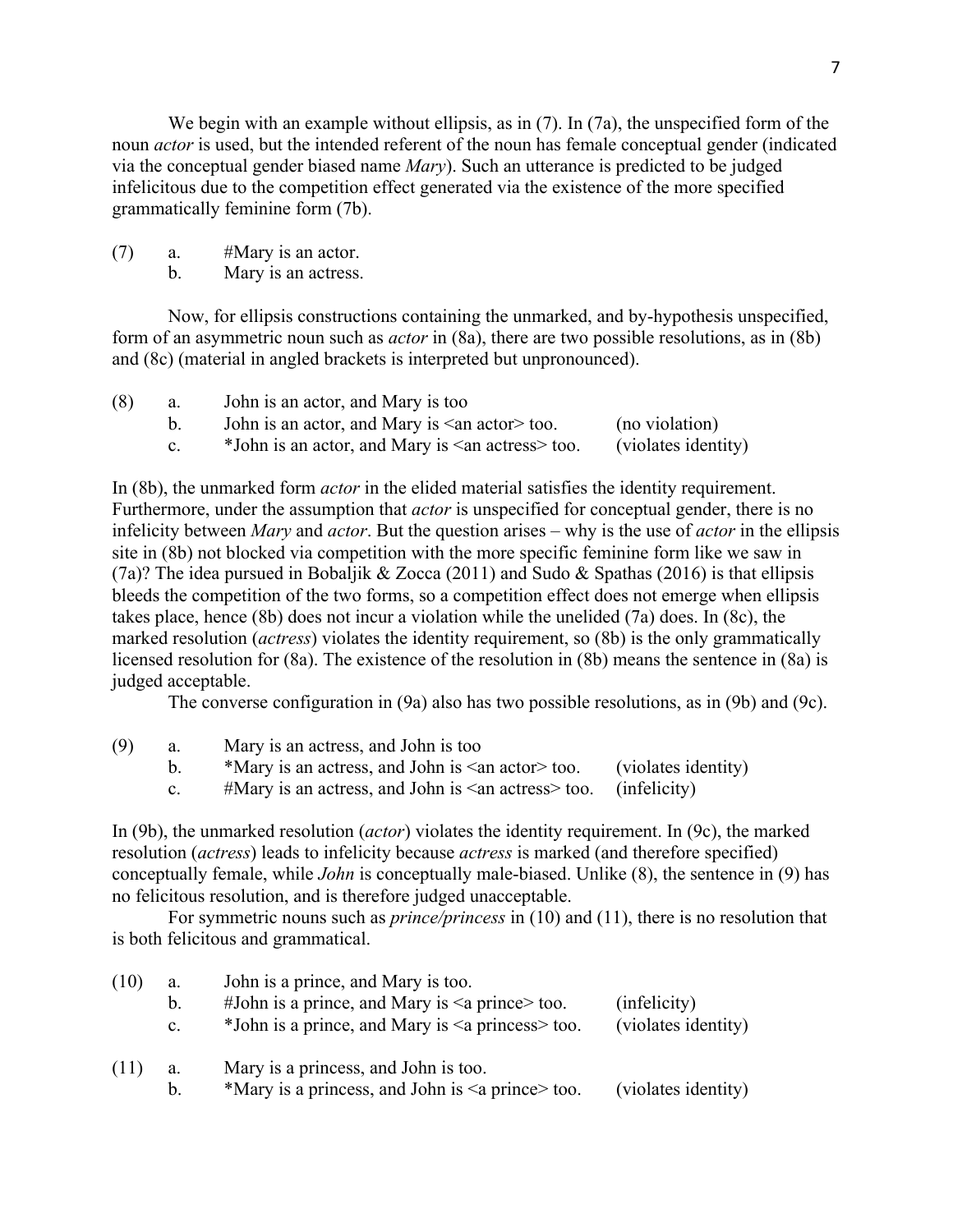c.  $\#$ Mary is a princess, and John is  $\leq$  a princess $\geq$  too. (infelicity)

Under the assumption that both forms of symmetric nouns are marked for conceptual gender, one of the two resolutions will be infelicitous, and the other will violate the identity requirement. Again, the key difference is in the lexical semantic representation of the morphologically unmarked terms: *prince* is semantically specified as conceptually male, while *actor* is unspecified for conceptual gender.

To formalize the ellipsis test, we constructed a  $2x2x2$  factorial design. Table 1 provides examples using the asymmetric pair *actor/actress*. At a descriptive level, what we manipulated was the grammatical gender of the predicate noun in the first clause and the conceptual gender bias of the subject of the second clause (i.e., by using stereotypically biased proper names). We note that the critical factors are not the specific values of grammatical gender and conceptual gender bias as such, but rather (i) whether the predicate noun in question is the grammatically masculine form, which is morphologically unmarked in the regular pairs, or the grammatically feminine form, which is morphologically marked in the regular pairs, and (ii) whether the predicate noun and the subject noun match in grammatical gender and conceptual gender bias or not. Therefore, we name these factors MARKEDNESS and MISMATCH to better reflect the underlying logic of the design. Although this terminological choice superficially appears to favor the markedness theory over the relative frequency theory, we would like to note that this is simply a choice that will ultimately prove more convenient given our results. We could just as easily adopt the terminology of the relative frequency theory for our factors. The crucial question is whether the theories in question can explain the effects that obtain by manipulating the grammatical gender of the predicate NPs and the conceptual gender bias of the subject NPs in this systematic way.

| sentence                                       | <b>MARKEDNESS</b> | <b>MISMATCH</b> | <b>ELLIPSIS</b> |
|------------------------------------------------|-------------------|-----------------|-----------------|
| John is an actor and Bill is too.              | unmarked          | match           | ellipsis        |
| John is an actor and Mary is too.              | unmarked          | mismatch        | ellipsis        |
| Mary is an actress and Sue is too.             | marked            | match           | ellipsis        |
| Mary is an actress and John is too.            | marked            | mismatch        | ellipsis        |
| John is an actor and Bill is an actor too.     | unmarked          | match           | non-ellipsis    |
| John is an actor and Mary is an actor too.     | unmarked          | mismatch        | non-ellipsis    |
| Mary is an actress and Sue is an actress too.  | marked            | match           | non-ellipsis    |
| Mary is an actress and John is an actress too. | marked            | mismatch        | non-ellipsis    |

Table 2: A 2x2x2 factorial design for the ellipsis test of gender asymmetries using the asymmetric pair *actor/actress* as an example.

The primary manipulation in this design is the interaction between MARKEDNESS and MISMATCH. When the predicate NP and subject NP match in grammatical gender and conceptual gender bias, we expect high acceptability, regardless of noun class. In this way, the match conditions form a baseline for highlighting the effect of mismatch. For symmetric nouns like *prince/princess*, we expect a mismatch between the predicate NP and subject NP in conceptual gender specification and conceptual gender bias to result in a decrease in acceptability for both the unmarked and marked form of the noun, as illustrated in the top left panel of Figure 1. This is the symmetry that characterizes symmetric nouns. For asymmetric nouns like *actor/actress*, we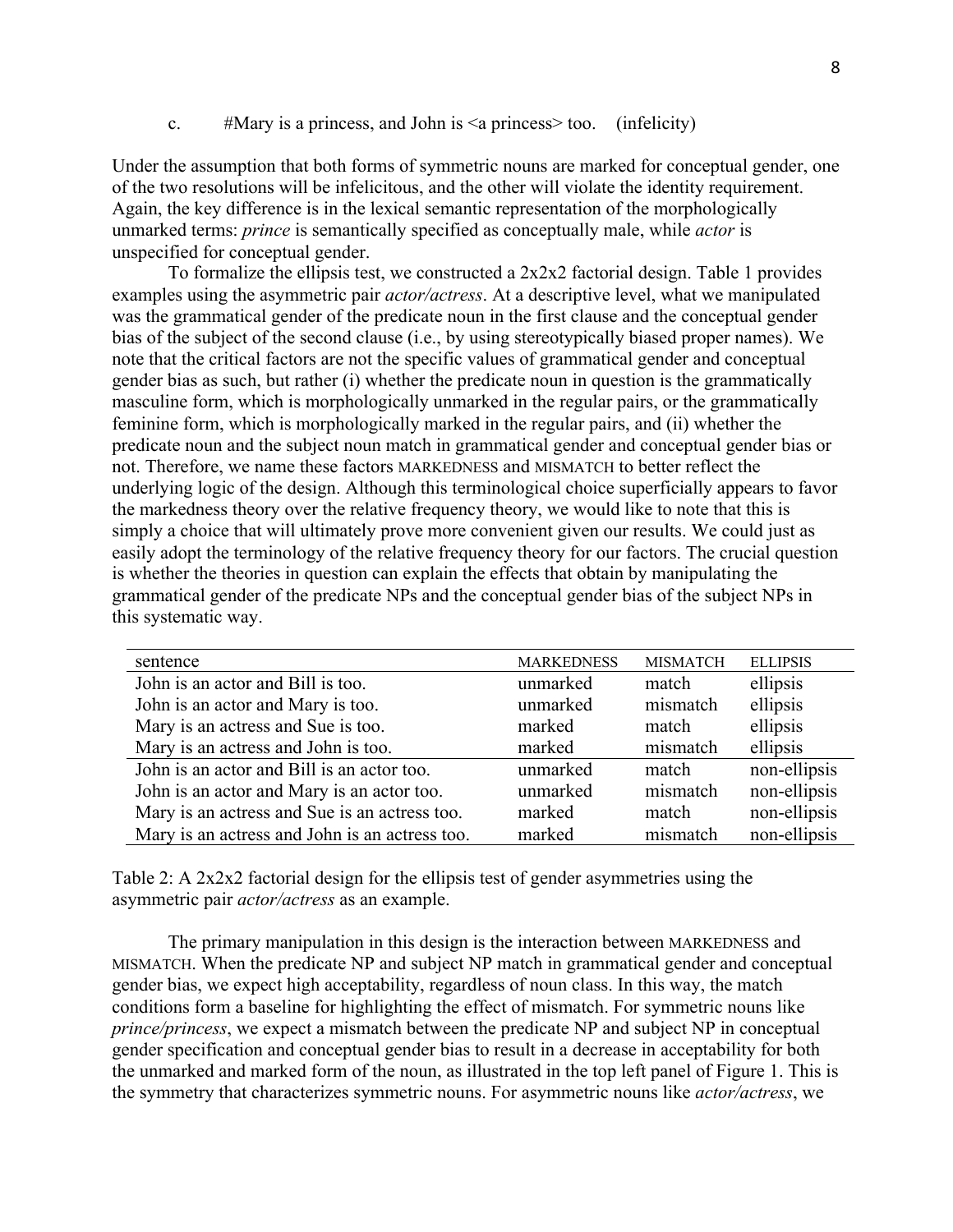expect a decrease in acceptability for the marked mismatch condition (*actress*), but no decrease in acceptability for the unmarked mismatch condition (*actor*), as illustrated in the top right panel of Figure 1. This is the asymmetry that characterizes asymmetric nouns. In statistical terms, we expect a superadditive interaction between MARKEDNESS and MISMATCH for asymmetric nouns like *actor/actress*, but no interaction for symmetric nouns like *prince/princess*.



Figure 1: Expected patterns for symmetric nouns (left panel) and asymmetric nouns (right panel), under ellipsis (top row) and non-ellipsis (bottom row).

We also included a secondary manipulation in the design to test whether ellipsis is necessary to reveal gender asymmetries by including a third factor, ELLIPSIS, that manipulates the presence or absence of ellipsis. The Jakobsonian/Gricean analysis proposed by Bobaljik & Zocca (2011) predicts that symmetric and asymmetric nouns will show different patterns of acceptability in ellipsis constructions (top left panel versus top right panel in Figure 1), but the same pattern in non-ellipsis constructions (the bottom left and bottom right panels in Figure 1). However, Bobaljik & Zocca note that some speakers may not demonstrate the Jakobsonian/Gricean effect (i.e., some speakers may accept *Mary is an actor*). The non-ellipsis level of the factor ellipsis tests the Jakobsonian/Gricean analysis directly for the participants in our first experiment.

### 3. EXPERIMENT 1: A CURATED SET OF 16 NOUN PAIRS

In experiment 1, we tested 16 noun pairs, 8 that are by hypothesis asymmetric (*actor*/*actress*, *waiter*/*waitress*, *god*/*goddess*, *widow*/*widower*, *heir*/*heiress*, *enchanter*/*enchantress*, *host*/*hostess*, *landlord*/*landlady*), and 8 that are by hypothesis symmetric (*prince*/*princess*, *king*/*queen*, *count*/*countess*, *baron*/*baroness*, *uncle*/*aunt*, *brother*/*sister*, *husband*/*wife*, *brother-in-law*/*sisterin-law*). There are three goals for experiment 1. The first is to explore to what extent the class of each noun pair can be determined by the ellipsis diagnostic. We do this by looking for the presence or absence of a superadditive effect as described in section 2. The second is to test whether the Jakobsonian/Gricean component of the analysis proposed by Bobaljik & Zocca is needed, that is, whether the difference between asymmetric and symmetric nouns emerges reliably only under ellipsis, or whether it might arise under non-ellipsis as well. The third is to quantify the size of the asymmetry effect (the superadditive effect) for each noun pair, and then test the relative frequency hypothesis. Though the nearly exhaustive set of 58 nouns in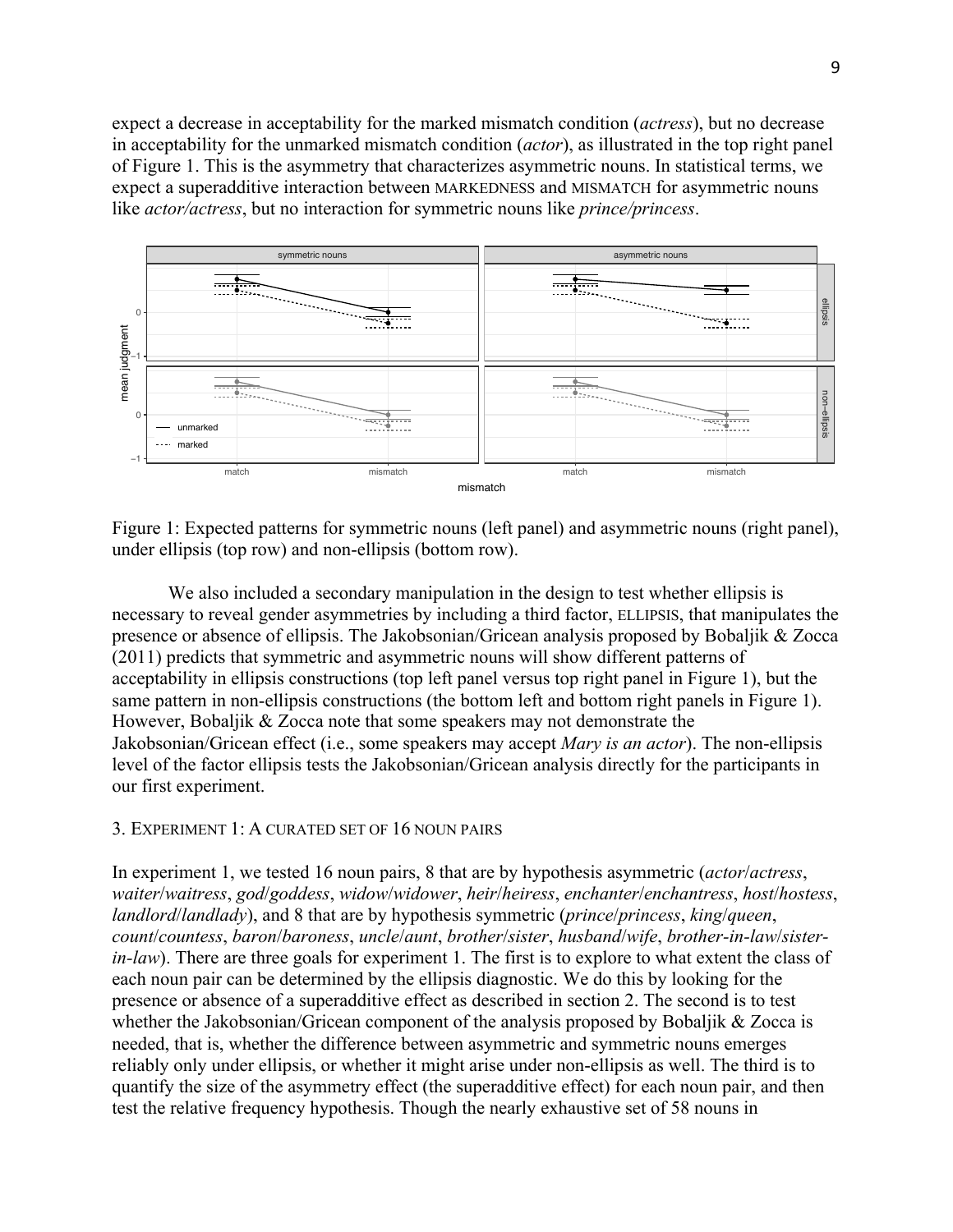experiment 2 will ultimately provide more information about the relative frequency hypothesis than this curated subset, the small number of noun pairs in experiment 1 allows us to test a larger number of participants, and therefore establish extreme precision in the size of the asymmetry effect for these 16 noun pairs. With these goals in mind, we implemented the 2x2x2 factorial design in a 7-point Likert scale survey on Amazon Mechanical Turk. This section describes the details of the experiment and the results that we obtained.

## 3.1 *The curated set of 16 noun pairs*

We chose the curated set of 16 noun pairs using the following criteria. First, we used our native speaker intuitions to select noun pairs that are likely to be familiar to participants. Second, we chose nouns that can be used to describe humans, so we can leverage the conceptual gender bias of human names. Third, we used the suggestion in Bobaljik & Zocca (2011) that symmetric nouns form a semantic class comprised of nobility and kinship terms to select the noun pairs in the putative symmetric class. (These a priori class determinations will be quantitatively evaluated by the analysis below.) Fourth, we included both pairs respecting a regular morphological alternation (e.g., *actor/actress*) and pairs involving suppletion (e.g., *landlord/landlady*) in both groups because the literature on markedness makes no distinction between suppletion and overt morphology. Fifth, we also included the "markedness reversal" pair *widow/widower* (Tiersma 1982). It is a reversal in the sense that the morphologically marked form of most noun pairs refers to female conceptual gender, but for *widow/widower*, the morphologically marked form (*widower*) refers to male conceptual gender. If *widow/widower* shows a markedness asymmetry effect, we can ask whether it patterns according to morphological markedness (*widow* = *actor*) or according to markedness of conceptual gender (*widower* = *actor*).

#### 3.2 *Materials*

We constructed 8 conditions for each pair following the 2x2x2 design described in section 2 and exemplified in Table 1. We created 8 lexically matched sets of items across the 8 conditions (resulting in 8 lexically matched tokens per condition) for each noun pair, for a total of 1024 target items. We constructed 7 practice items that span the range of acceptability, including both agreement-centric constructions (both grammatical and ungrammatical) and other types of constructions. We also constructed 16 filler items that span the full range of acceptability, with 8 that are agreement-focused, and 8 that are of other types. The full set of materials is available on the first author's website.

#### 3.3 *Design*

We distributed the 1024 target items across experiments using a Latin Square design. Each survey contained one token of each of the 8 conditions, while each condition in a survey used a different lexical item, with four lexical items from the asymmetric class and four from the symmetric class. Each survey included the 7 practice items in the same order at the beginning of the survey (but not distinguished from the rest of the experiment), 2 filler items in the same order at the beginning of the main portion of the experiment, and then the 8 target items and the remaining 14 filler items in a pseudorandomized order. Each survey was 31 items long (7 practice items, 16 filler items, 8 target items), with a 2:1 ratio of filler items to targets (and a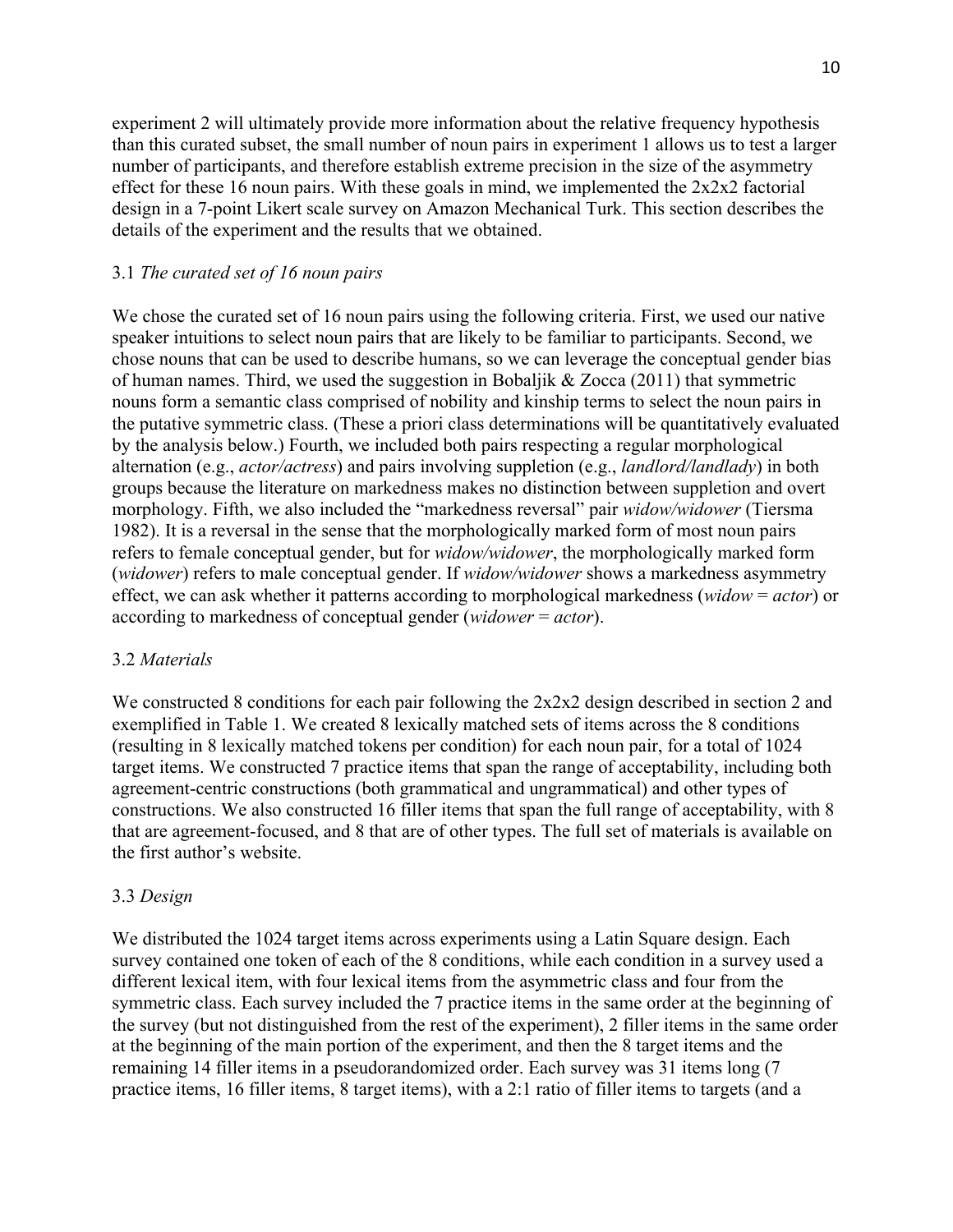greater than 2:1 ratio of non-target items to targets). We constructed 128 distinct lists of items, and created 4 pseudorandom orders per list, for a total of 512 distinct surveys. The task was a 7 point scale task (1-7).

# 3.4. *Participants*

3072 participants were recruited using Amazon Mechanical Turk, resulting in 6 participants for each of the 512 surveys. Participants were paid \$1.00 USD for their participation, which, given average completion times, resulted in an hourly rate of about \$12.00 USD per hour. The distribution of surveys and participants yielded 192 judgments per condition per noun. The large sample size is, admittedly, more than necessary for this particular project; however, we plan to use these results as a baseline for future studies of gender asymmetries cross-linguistically. Other languages may not allow for such a high recruitment rate, so here we take advantage of the availability of so many participants in order to establish well-defined baseline distributions for these noun pairs.

## 3.5 *Outlier identification and removal*

Because the goal of experiment 1 is to achieve an accurate and precise measure of the asymmetry effect for these 16 noun pairs, we employed a relatively strict outlier identification process. First, we removed participants who failed to affirmatively report being native speakers of US English. We included two language history questions for this purpose: (i) Did you live in the US from birth until age 13?, and (ii) Did your parents speak English to you at home? Participants were paid regardless of how they answered to encourage honest responses. We only retained participants who answered "yes" to both questions for analysis; participants who responded "no" or left the response blank in either question were removed from the analysis. This eliminated 198 participants (6.5%). Next, we used the 14 filler items that were interspersed with the target items (not the two items that were in a fixed position at the start of the main portion of the experiment) to identify uncooperative participants. We z-score transformed the responses for each participant to minimize the impact of common forms of scale bias. We then calculated means and standard deviations for each of the 14 fillers. We identified the participants whose responses were more than 2 standard deviations above or below the mean for each filler. We removed participants from the analysis if they were beyond this threshold for 2 or more of the 14 fillers (i.e., we only included participants who were beyond this threshold for at most 1 filler). This eliminated another 262 participants (8.5%). These two procedures left 2612 participants for the analysis (85% of those recruited). After this procedure, the target conditions in the experiment received between 132 and 190 judgments, with a mean of 163 judgments per condition.

### 3.6 *Results*

Figure 2 reports the mean ratings for each of the 16 noun pairs in experiment 1 for all 8 conditions: black lines for ellipsis conditions, gray lines for non-ellipsis conditions. We have organized the figure based on the a priori class of each noun pair (not based on the empirical results of our experiment). The top row contains putative asymmetric nouns, and the bottom row contains putative symmetric nouns. Recall that we expect asymmetric nouns to show a superadditive pattern as in the top right panel of Figure 1, and symmetric nouns to show two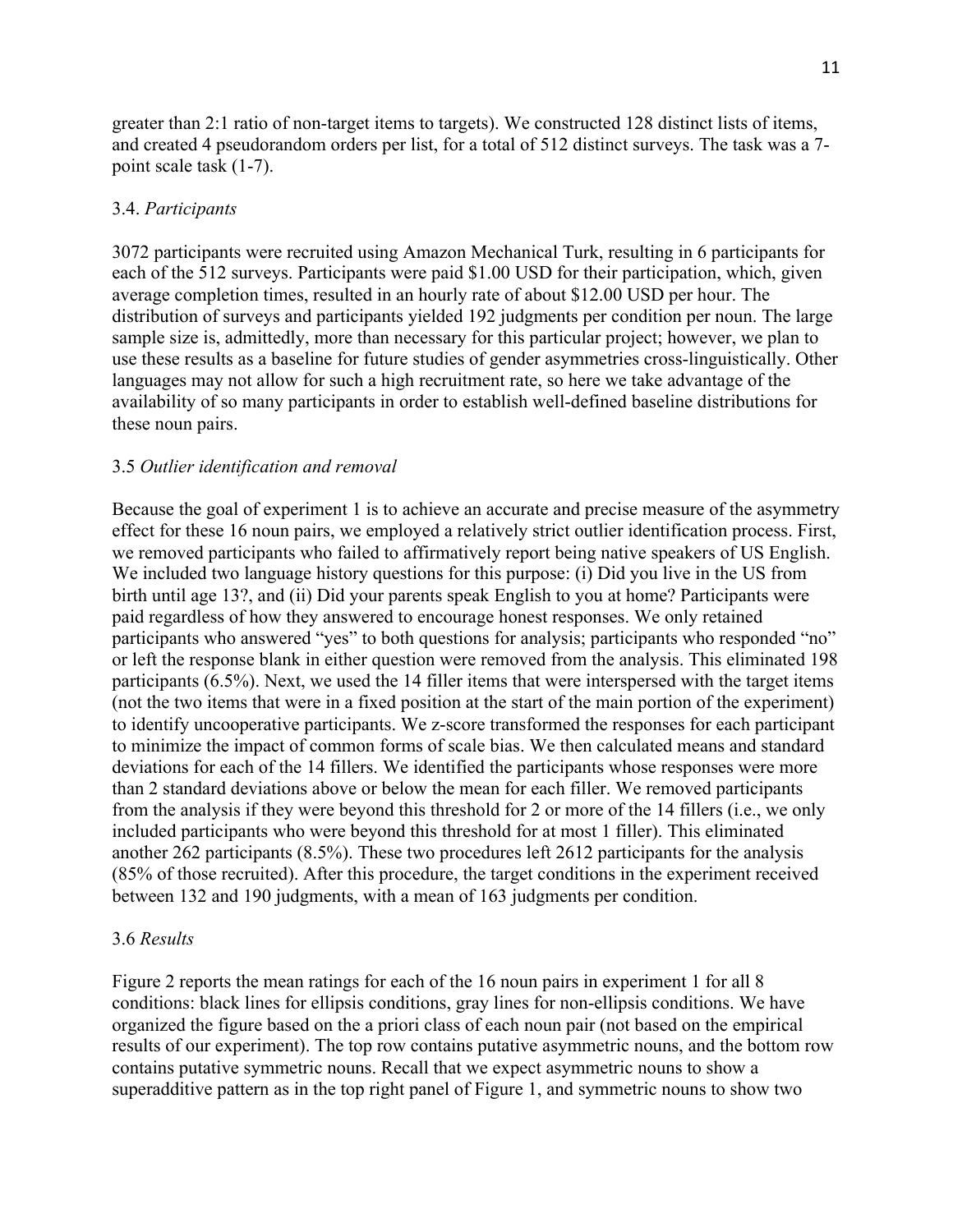parallel downward sloping lines as in the left panel of Figure 1. We plot both ellipsis (black) and non-ellipsis (gray) here for completeness. In the discussions that follow, we will provide distinct ellipsis and non-ellipsis plots as appropriate.



Figure 2: Mean (z-score transformed) ratings for the 2x2x2 factorial design for the 16 noun pairs. The top row contains the putative asymmetric pairs; the bottom row contains the putative symmetric pairs. Both rows are roughly internally organized by the empirical results of the experiment, such that the interaction effect is decreasing for the asymmetric pairs (from most asymmetric to least), and increasing for the symmetric pairs (from most symmetric to least).

We constructed linear mixed-effects models for each noun pair with MARKEDNESS, MISMATCH, and ELLIPSIS as fixed factors, and item as a random factor (intercept only) using the lme4 package (Bates et al. 2015) for the R language (R Core Team 2015). We could not include participant as a random effect distinct from the aggregate error term because, when looking at a single noun pair, each participant only rated one condition (i.e., within each noun pair the design is completely between participants). We could not include item slopes because each item (i.e. a full sentence) only appears in one condition. We used the lmerTest package (Kuznetsova et al. 2015) to perform hypothesis tests similar to omnibus ANOVAs for each noun pair using the Satterthwaite approximation of degrees of freedom. Because the omnibus tests are not part of any of the hypotheses that we are testing, we have placed the details of the omnibus tests in Appendix A. Here in the main text we focus on the two specific (planned)  $2x2$  tests crossing MARKEDNESS and MISMATCH within each level of ELLIPSIS as required by the goals of the experiment.

# 3.7 *Classifying the sixteen noun pairs using the ellipsis diagnostic*

The first goal of the experiment is to classify the noun pairs as either asymmetric or symmetric according to the pattern of acceptability that they display in the four ellipsis conditions (black lines). We plot the ellipsis conditions alone in Figure 3: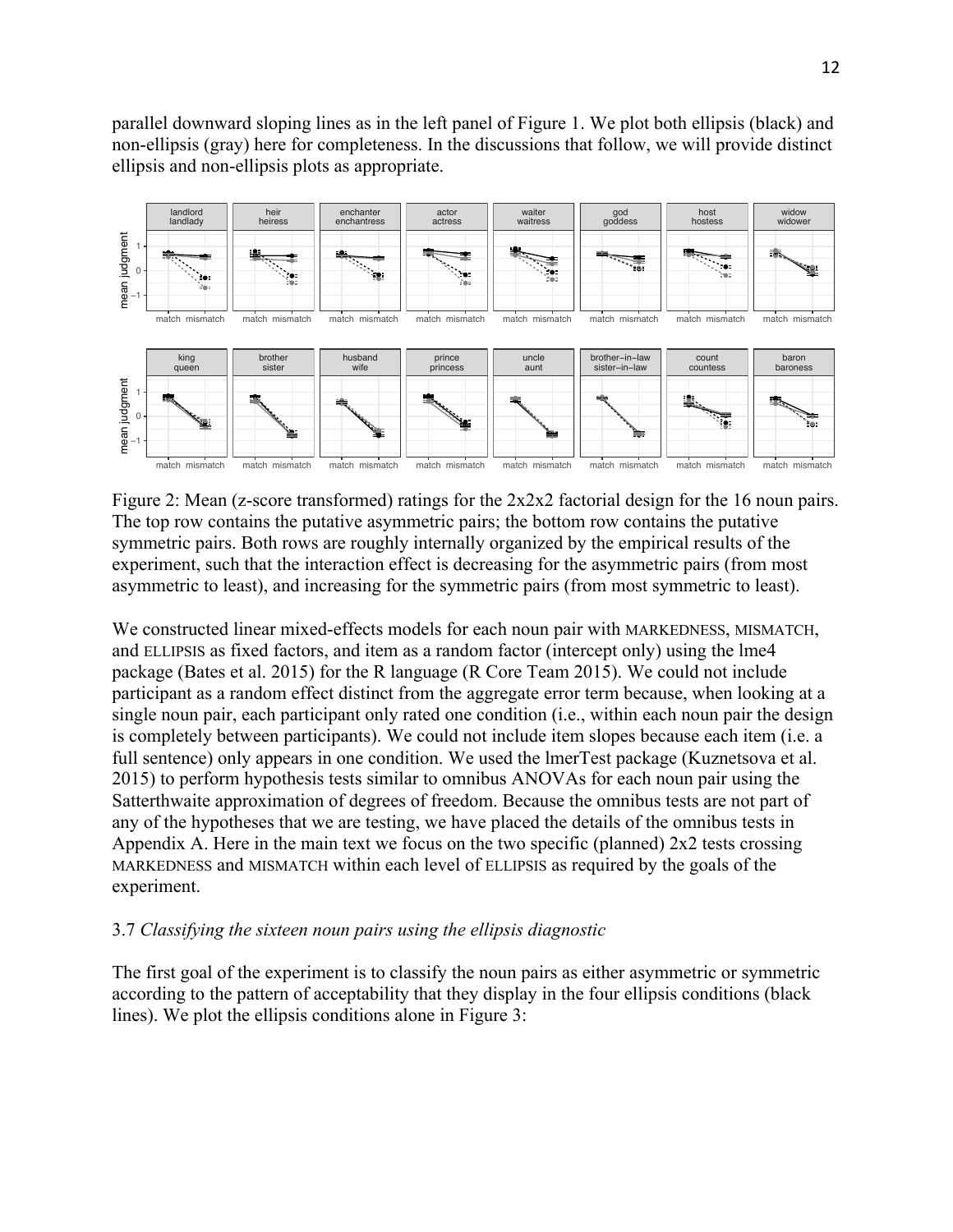

Figure 3: Mean (z-score transformed) ratings for the 2x2 factorial design for the 16 noun pairs for ellipsis conditions only (black lines from figure 2). The top row contains the putative asymmetric nouns; the bottom row contains the putative symmetric nouns. Both rows are roughly internally organized by the empirical results of the experiment, such that the interaction effect is decreasing for the asymmetric pairs (from most asymmetric to least), and increasing for the symmetric pairs (from most symmetric to least). Each facet reports the *p*-value of the interaction term (the asymmetry effect) in the 2x2 linear mixed effects models rounded to three significant digits.

From visual inspection, we see that 7 of the 8 noun pairs in the top row appear to show the asymmetric pattern of judgments: *actor*/*actress*, *waiter*/*waitress*, *heir*/*heiress*, *enchanter*/*enchantress*, *host*/*hostess*, and *landlord*/*landlady*, and *god/goddess*. The pair *widow/widower* appears to show a small superadditive effect in the opposite direction than predicted*.* As noted above, we included *widow/widower* because it is a well-known example of a 'markedness reversal' in that the unmarked form refers to female conceptual gender. These results seem to confirm that *widow/widower* patterns differently than the other two classes. We return to this point briefly in section 6. We also see that two of the noun pairs in the bottom row, *count*/*countess* and *baron*/*baroness*, fail to show the symmetry pattern: *count/countess* shows a non-monotonic interaction that is similar in consequence to the asymmetry pattern; *baron/baroness* shows a small asymmetry pattern. This is a potentially surprising result given that these two nouns are nobility titles, and other nobility titles demonstrate the symmetry pattern. We speculate that this may be a reflection of less familiarity with *count(ess)* and *baron(ess)* as nobility titles (and accordingly some speaker uncertainty in the semantic representation) for US-based participants. We return to this point briefly in section 6.

To quantify these visual impressions, we constructed linear mixed-effects models (using treatment coding) with MARKEDNESS and MISMATCH as fixed factors and item as a random factor (intercepts-only), but only within the ellipsis conditions. We again used the lmerTest package to calculate *p*-values using the Satterthwaite approximation of degrees of freedom. We can then look for significant superadditive interactions as an index of the gender asymmetry pattern. The *p*-values for the interaction terms appear in each facet of Figure 3. (The full results of the linear mixed effects models appear in the appear in Appendix A.) To highlight the size of the asymmetry effects (the interaction term) for each noun pair, in Figure 4 we plot the size of the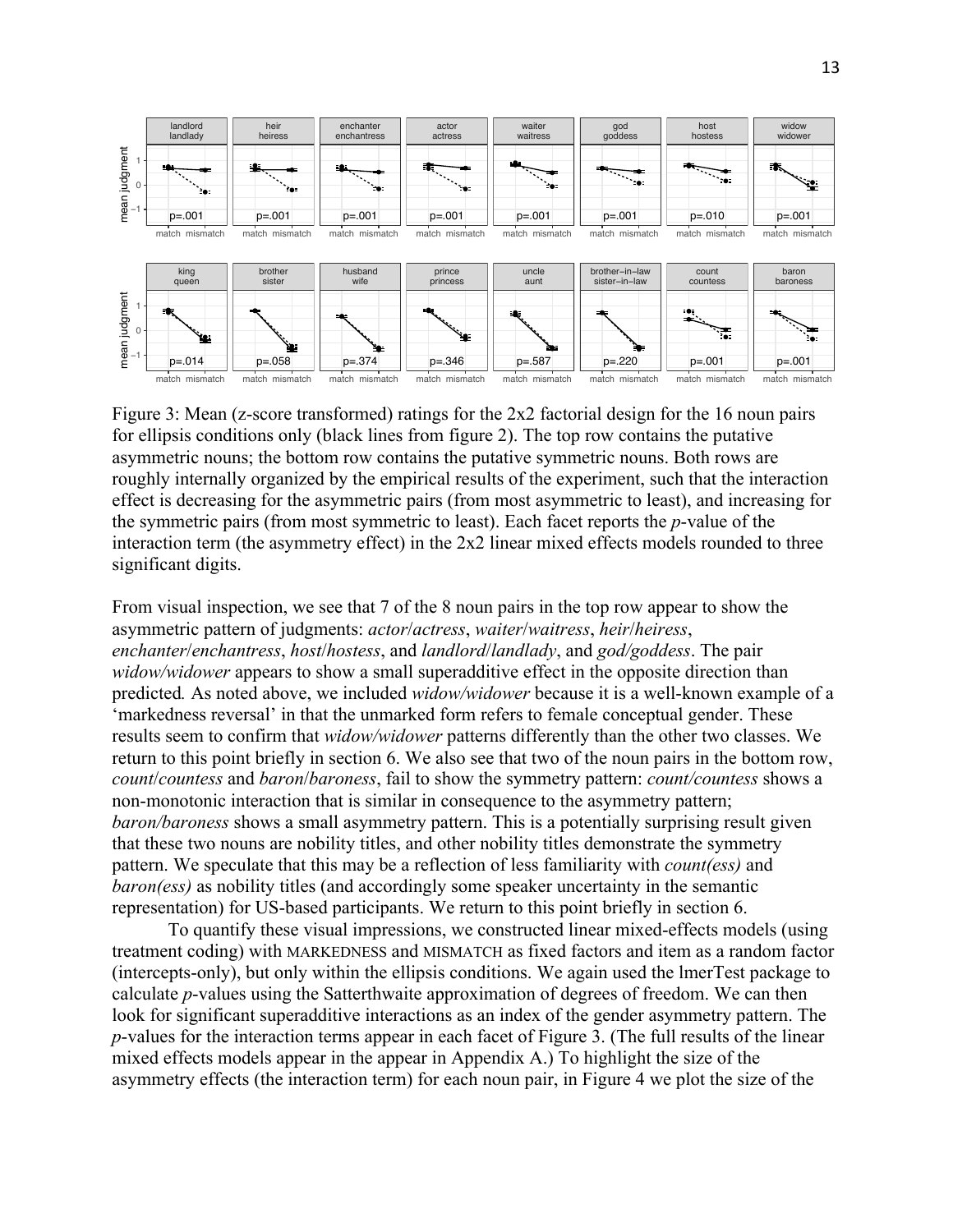

asymmetry effect, with the noun pairs ordered by the size of the effect, and statistical significance indicated by shading.

Figure 4: The size of the asymmetry effect (the interaction term in the 2x2 design) for the ellipsis conditions in experiment 1. The noun pairs are ordered by descending asymmetry effect size. The statistical significance of the interaction term (by linear mixed effects models) is indicated by shading. Error bars represent estimated 95% confidence intervals.

The statistical results confirm what we see through visual inspection in Figure 3 and Figure 4: *actor*/*actress*, *waiter*/*waitress*, *heir*/*heiress*, *enchanter*/*enchantress*, *host*/*hostess*, and *landlord*/*landlady*, and *god/goddess* all show significant superadditive interactions indicative of the asymmetry pattern. *Count/Countess* and *baron/baroness* also unexpectedly show significant superadditve interactions indicative of the asymmetry pattern. *Brother/sister-in-law, uncle/aunt, prince/princess, husband, wife,* and *brother/sister* show no significant interaction, indicative of the symmetry pattern. *King*/*queen* does show a significant superadditive interaction, but in the opposite direction than predicted for an asymmetry effect. There is a small increase in acceptability for *Mary is a queen and John is too* over *John is a king and Mary is too*. This may be because of the multiple meanings of the word *queen*. W*idow/widower* also shows a significant non-monotonic interaction, again in the opposite direction to the predicted asymmetry pattern. There is a small increase in acceptability for *John is a widower and Mary is too* over *Mary is a widow and John is too*. This pattern requires further investigation. One possibility is that this is a true asymmetry effect, but aligned with gender, such that *widower* (masculine) is behaving as the other masculine forms (*actor*) even though it is morphologically marked relative to *widow*. That would be potentially theoretically interesting. However, this seems unlikely given that both mismatch conditions were rated relatively low, unlike the asymmetric noun pairs (where one mismatch condition is rated relatively high), and more like the symmetric noun pairs.

### 3.8 *Evaluating the role of ellipsis in revealing gender asymmetries*

The second goal of the experiment is to test the Jakobsonian/Gricean analysis proposed by Bobaljik & Zocca (2011). Their analysis predicts that the gender asymmetry pattern should disappear in the non-ellipsis conditions. The Jakobsonian/Gricean analysis predicts that the unmarked mismatch conditions for both asymmetric and symmetric nouns will violate a principle of the grammar: for symmetric nouns, there will be a gender clash in the second clause (*John is a prince and Mary is a prince too*); for asymmetric nouns, there will be a competition principle violation in the second clause (*John is an actor and Mary is an actor too*). However, based on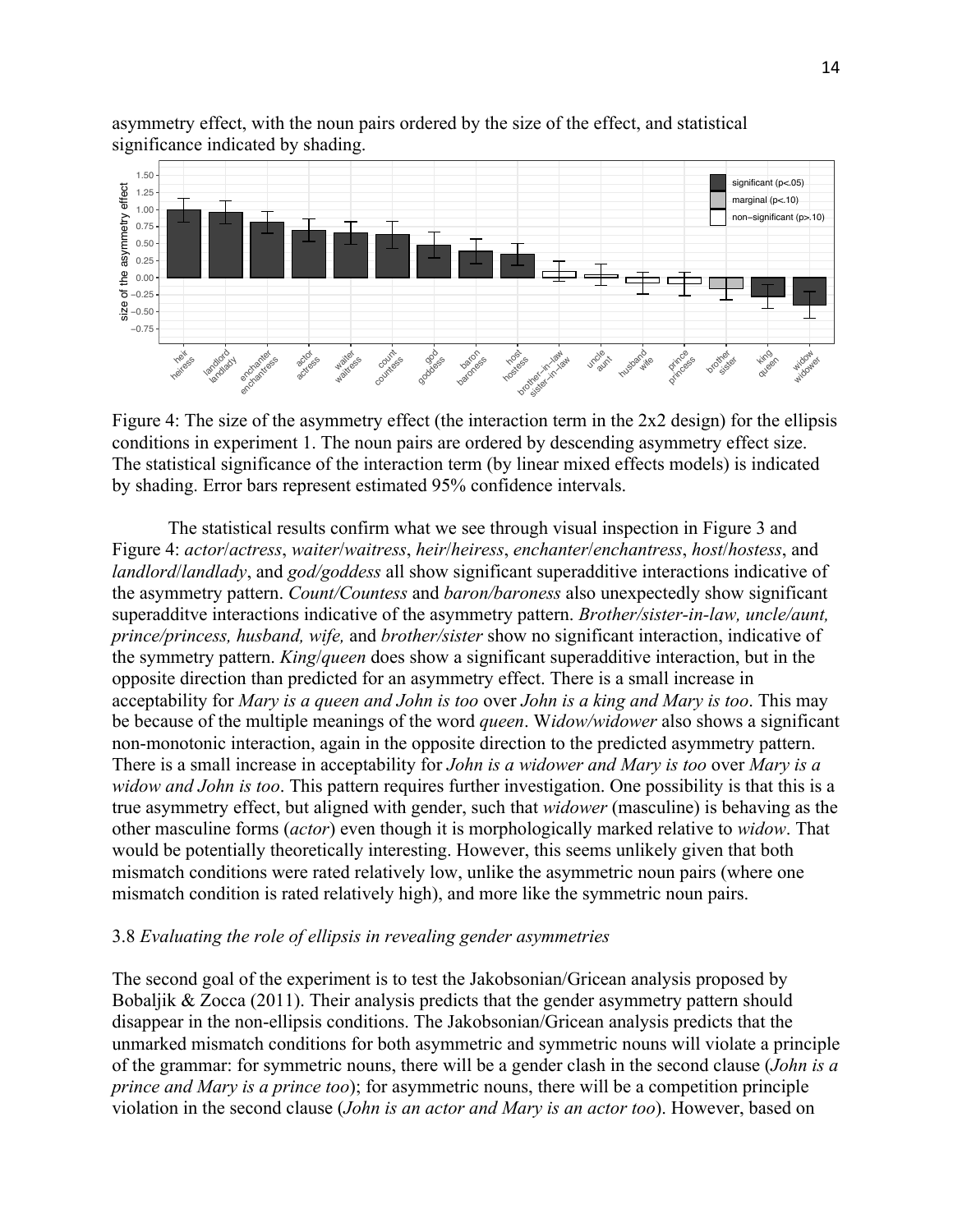the results of this experiment, these predictions do not appear to hold. Figure 5 shows interaction plots that isolate the non-ellipsis conditions (gray lines, as in Figure 2).



Figure 5: Mean (z-score transformed) ratings for the 2x2 factorial design for the 16 noun pairs for non-ellipsis conditions only (gray lines from figure 2). The top row contains the putative asymmetric nouns; the bottom row contains the putative symmetric nouns. Both rows are roughly internally organized by the empirical results of the experiment, such that the interaction effect is decreasing for the asymmetric pairs (from most asymmetric to least), and increasing for the symmetric pairs (from most symmetric to least). Each facet reports the *p*-value of the interaction term (the asymmetry effect) in the 2x2 linear mixed effects models.

Asymmetric nouns in non-ellipsis conditions still show the asymmetry pattern. The *p*-values in each facet of Figure 5 report the statistical significance of the MARKEDNESS x MISMATCH interaction. (The full statistical results for the non-ellipsis conditions are in Appendix A.)

The presence of the asymmetric pattern suggests that participants in our study accepted sentences like *John is an actor and Mary is an actor too* for asymmetric nouns (the top right point in each of the plots in Figure 5), while rejecting this construction for symmetric nouns (\**William is a prince and Anne is a prince too)*. To investigate this result in more depth, we plot the distribution of judgments for both the ellipsis and non-ellipsis versions of these conditions in Figure 6 (these are the distributions for the two top-right points in Figure 2). What we are looking for is evidence of bimodality in the non-ellipsis judgments (gray lines) for the asymmetric nouns. Bimodality would suggest that there may be two populations of speakers: those that accept *Mary is an actor* and those that reject it. However, we do not see any compelling evidence of bimodality in the distributions for the asymmetric nouns.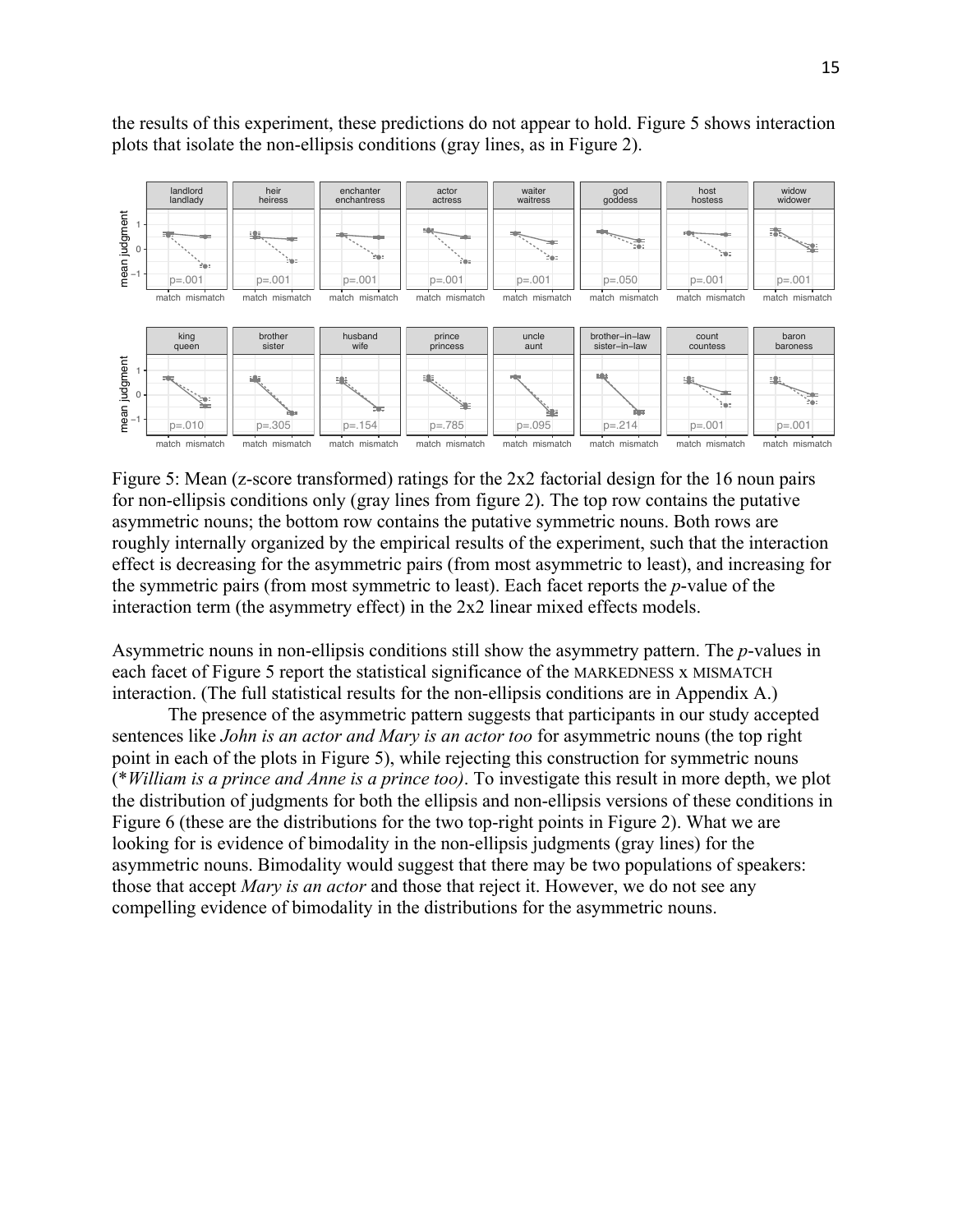

Figure 6: The distributions of judgments for the unmarked mismatch conditions for both ellipsis (*John is an actor and Mary is too*; black) and non-ellipsis conditions (*John is an actor and Mary is an actor too*; gray).

This result suggests that the role of the competition principle in the ellipsis and non-ellipsis constructions tested in this study is less substantial than Bobaljik & Zocca assumed, and that the difference between asymmetric and symmetric nouns can be seen without ellipsis (perhaps somewhat ironically, since ellipsis served as the initial focus of our study). The asymmetry of primary interest is the difference between symmetrical nouns, which tolerate no mismatch: *#Mary is a prince*, and asymmetrical nouns, which (in principle) should allow an unmarked noun to be predicated of a conceptually female-biased subject: *Mary is an actor*. Bobaljik & Zocca argued that this difference could be seen most clearly in ellipsis, since they held that the mismatch in *Mary is an actor* is disfavored when ellipsis is not involved. A Jakobsonian/Gricean logic involving competition of forms was offered to explain the reduced acceptability of sentences like *Mary is an actor* in non-ellipsis contexts, since in those contexts (but not in ellipsis contexts) a matching alternative is available: *Mary is an actress.* Our results are consistent with this role for the competition principle in regulating a preference when two alternatives are available, but the effect that it describes is very small; there may be a subtle preference for the matched form in non-ellipsis contexts (especially for nouns like *goddess, hostess, and waitress*), but our results indicate that it is wrong to think of sentences like *John is an actor and Mary is an actor too* as involving any kind of grammatical violation.

As a brief aside, Figure 6 also serves to highlight the three pairs that showed unexpected results: *count/countess*, *baron/baroness*, and *widow/widower*. The less peaky, and possibly bimodal, distributions in Figure 6 suggest that participants were split in whether to treat these as gender asymmetric or not.

There was also one unpredicted result in our experiment: there is an increase in acceptability of marked mismatch conditions under ellipsis (*Mary is an actress and John is too*; bottom right points of each plot in Figure 2) compared to their non-ellipsis counterparts (*Mary is an actress and John is an actress too*) for the asymmetric nouns. These are relatively small effects. Statistically speaking, these effects should appear as a three-way interaction among all three factors in our omnibus tests. However, given that these effects are so small, that three-way interaction only reaches significance for two noun pairs: *actor/actress* and *host/hostess* (see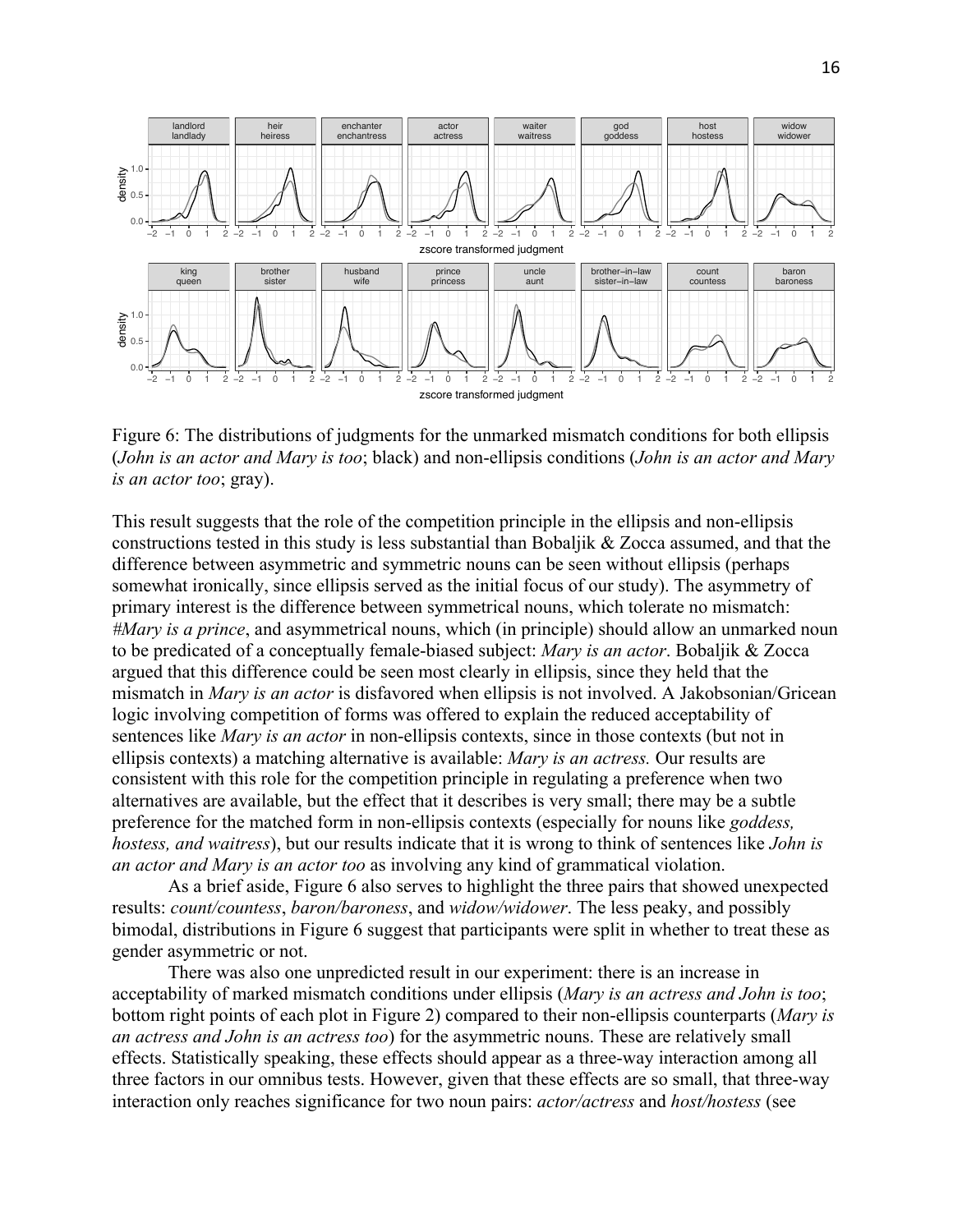Appendix A). Neither the Bobaljik & Zocca markedness theory nor the Haspelmath relative frequency theory predicts this amelioration effect of ellipsis. To investigate this effect a little more deeply, we plot the distribution of judgments for these two conditions in Figure 7. What we see is some bimodality in both conditions, ellipsis and non-ellipsis alike, with more pronounced bimodality in the ellipsis conditions for many of the asymmetric nouns. This suggests that there may be two populations of speakers when it comes to this unexpected amelioration effect of ellipsis: those that accept *Mary is an actress and John is too*, and those that reject it. As this effect was not part of the design of the current experiment, we note it here, and set it aside for future research.



Figure 7: The distributions of judgments for the marked mismatch conditions for both ellipsis (*Mary is an actress and John is too*; black) and non-ellipsis (*Mary is an actress and John is an actress too*; gray).

# 4. EXPERIMENT 2: A NEARLY EXHAUSTIVE SET OF 58 NOUN PAIRS IN ENGLISH

Though it is in principle possible to look for a relationship between relative frequency and asymmetry effects with the curated set of 16 noun pairs tested in experiment 1, an anonymous reviewer for an earlier version of this manuscript correctly observed that the non-random selection of those noun pairs could have inadvertently biased the relationship. To eliminate that possibility, we designed experiment 2 to test a set of noun pairs that nearly exhausts the set of gendered pairs in English. In this section, we describe the acceptability experiment and its results. We then use the results from both experiment 1 and experiment 2 to test the relative frequency hypothesis in section 5.

# 4.1 *The nearly exhaustive set of 58 noun pairs in English*

We first extracted all of the noun pairs involving *-ess* from the *Reverse English Dictionary Based on Phonological and Morphological Principles* (Muthmann 1999), except for two that are slurs. We then added the 6 pairs from experiment 1 that did not involve *-ess*, for a total of 58 noun pairs. Though there are likely additional noun pairs in English that we could have included, this set represents a substantial portion of the possible pairs in English, particularly for the regular *-*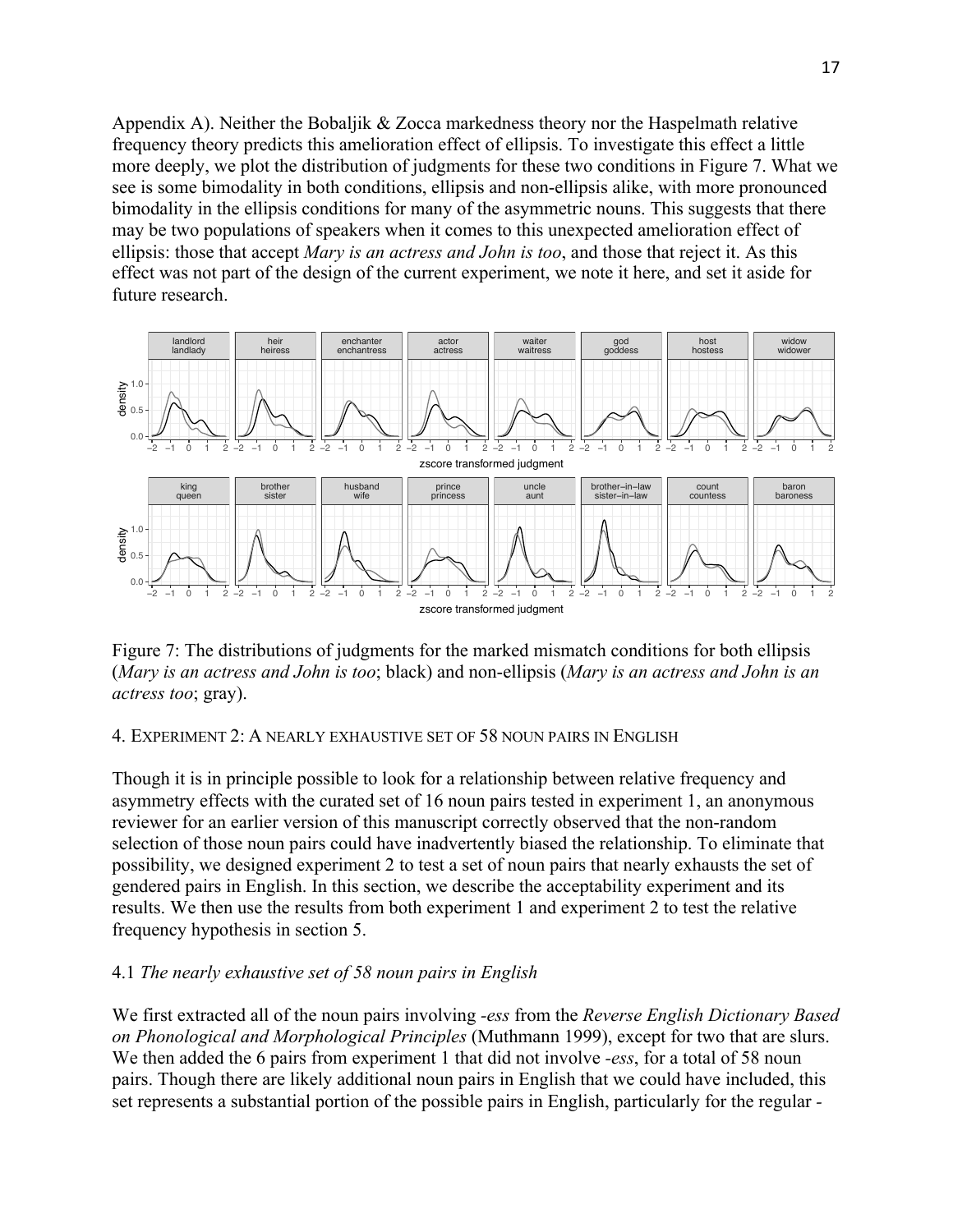*ess* alternation. The full list of 58 nouns and their frequencies in COCA are listed in Appendix B. The design of experiment 2 was parallel to that of experiment 1, with one change – we only tested the 2x2 ellipsis design. This change was for practical reasons. Testing 58 noun pairs necessarily requires a very large sample size. Since ellipsis and non-ellipsis designs yielded nearly identical results in experiment 1, we decided to focus on only ellipsis (the original diagnostic from Bobaljik and Zocca 2011) to double the rate of data collection.

## 4.2 *Materials and Design*

We constructed 8 conditions for each pair following the 2x2 design. We created 8 lexically matched sets of items across the 4 conditions (resulting in 8 lexically matched tokens per condition) for each of the 58 noun pairs for a total of 1856 target items. We selected 8 conceptually male-biased and 8 conceptually female-biased names by consulting the list of most popular baby names for the 1980s, 1990s, and 2000s on the Social Security Administration website, and using our own intuitions to select names that were (i) uniquely biased with respect to conceptual gender, and (ii) as highly ranked as possible across all three decades (as these are the most likely decades of birth for participants on AMT). The mean rank of the conceptually male-biased names across the three decades is 6; the mean rank of the conceptually femalebiased names is 12. We used the same practice and filler items as experiment 1. The full set of materials is available on the first author's website. We distributed the 1856 target items across experiments using a Latin Square design. Each survey contained two tokens of each of the 4 conditions, with each token testing a different noun. The survey construction was otherwise identical to experiment 1: 31 items long, 7 practice items, 8 target items, and 16 fillers. The task was a 7-point scale task (1-7).

### 4.3 *Participants, outlier identification, and removal*

928 participants were recruited using Amazon Mechanical Turk. Participants were paid \$1.00 USD for their participation, which, given average completion times, resulted in an hourly rate of \$12.00 USD per hour. The distribution of surveys and participants yielded 32 judgments per condition per noun. We used the same outlier removal process as experiment 1. 1 participant was removed for submitting two surveys. 36 participants were removed for failing to answer "yes" to both language history questions. 168 participants were removed for rating 2 or more filler items more than 2 standard deviations above or below the mean rating. This left 712 participants for the analysis (77% of those recruited). After the outlier removal process, the target conditions in the experiment received between 20 and 30 judgments, with a mean of 24.5 judgments per condition.

### 4.4 *Results and Discussion*

As in experiment 1, we z-score transformed each participant's judgments to eliminate common types of scale bias, then constructed linear mixed effects models using MARKEDNESS and MISMATCH as fixed factors and item as a random factor (intercepts-only), and used the lmerTest package to calculate *p*-values using the Satterthwaite approximation of degrees of freedom. Figure 8 reports the size of the asymmetry effect for each of the 58 noun pairs, with the noun pairs ordered by the size of the effect, and statistical significance indicated by shading. The full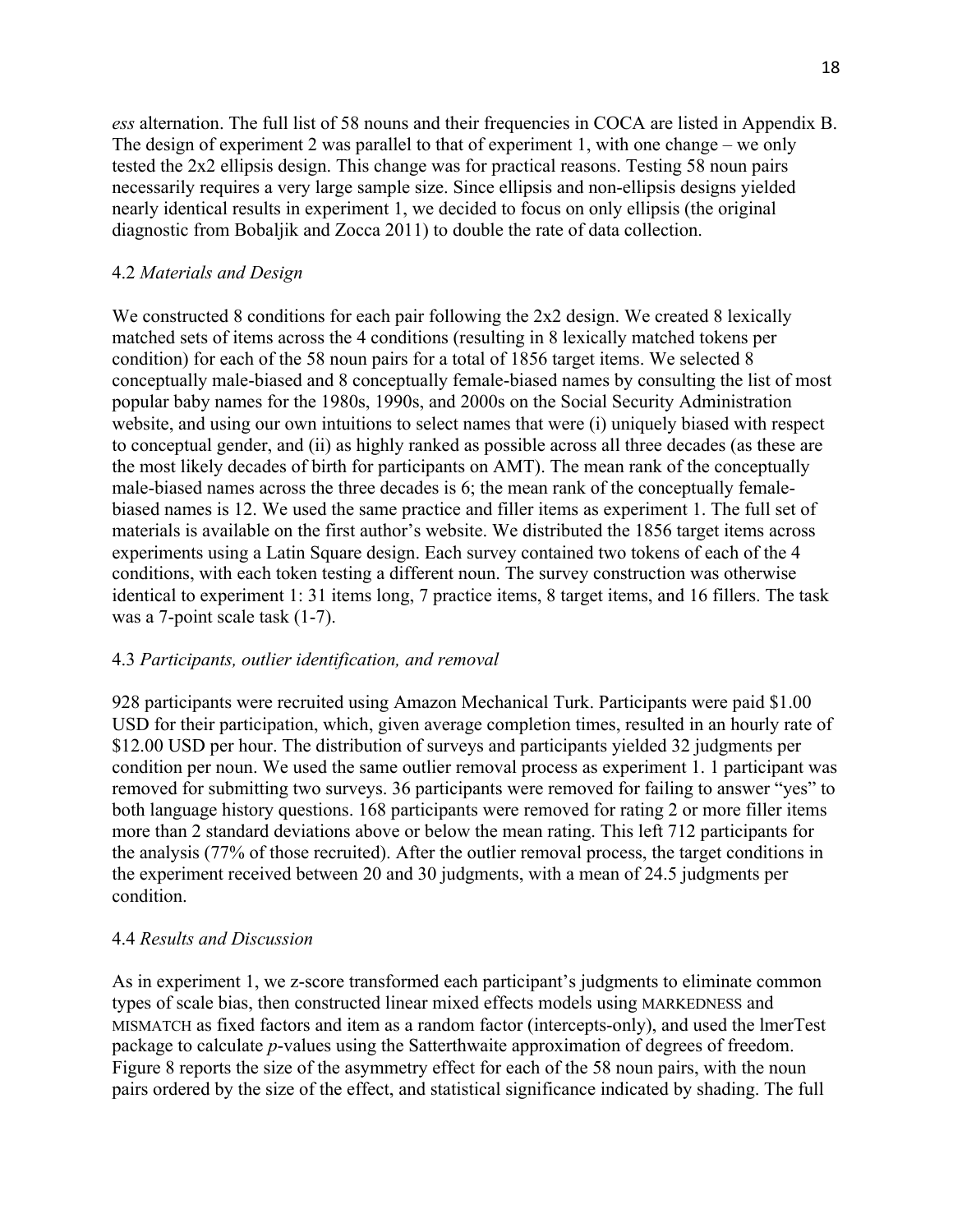statistical results are reported in Appendix A. Though the primary purpose of experiment 2 is to provide asymmetry effect sizes to use in our exploration of the prediction of the relative frequency hypothesis (section 5), we provide the judgment results here for completeness.



Figure 8: The size of the asymmetry effect (the interaction term in the 2x2 design) for experiment 2. The noun pairs are ordered by descending asymmetry effect size. The statistical significance of the interaction term (by linear mixed effects models) is indicated by shading. Error bars represent estimated 95% confidence intervals.

# 5. THE RELATIVE FREQUENCY HYPOTHESIS

The Haspelmath (2006) relative frequency hypothesis proposes that the asymmetric acceptability patterns for asymmetric nouns can be explained by the relative frequency of the two forms in any given pair. Haspelmath says "to really explain what is going on, we need to refer to a variety of factors, among them clearly frequency of use: in the pair *dog/bitch*, *bitch* has a much lower proportional frequency than *queen* has in the pair *king/queen*, so it is not surprising that it behaves more like a hyponym of *dog*." Though Haspelmath leaves the causal mechanism unstated under the phrase "it is not surprising that", the descriptive idea seems to be that pairs with large differences in relative frequency are more likely to display the asymmetry pattern; and pairs with a smaller difference in relative frequency are more likely to display the symmetry pattern. We can test this prediction by looking for a correlation between relative frequency of the two forms and the size of the superadditive interaction in the two acceptability judgment experiments.

# 5.1 *The mathematical details*

We retrieved the frequency of the noun forms in our study from the Corpus of Contemporary American English (COCA), which consists of over 1 billion words (20 million per year from 1990 to 2019) collected from 8 genres (Davies 2008; accessed after the March 2020 update). The raw frequency counts for each noun in the 58 pairs are reported in Appendix B. We (decadic) log-transformed the relative frequencies because this normalizes the logarithmic distribution of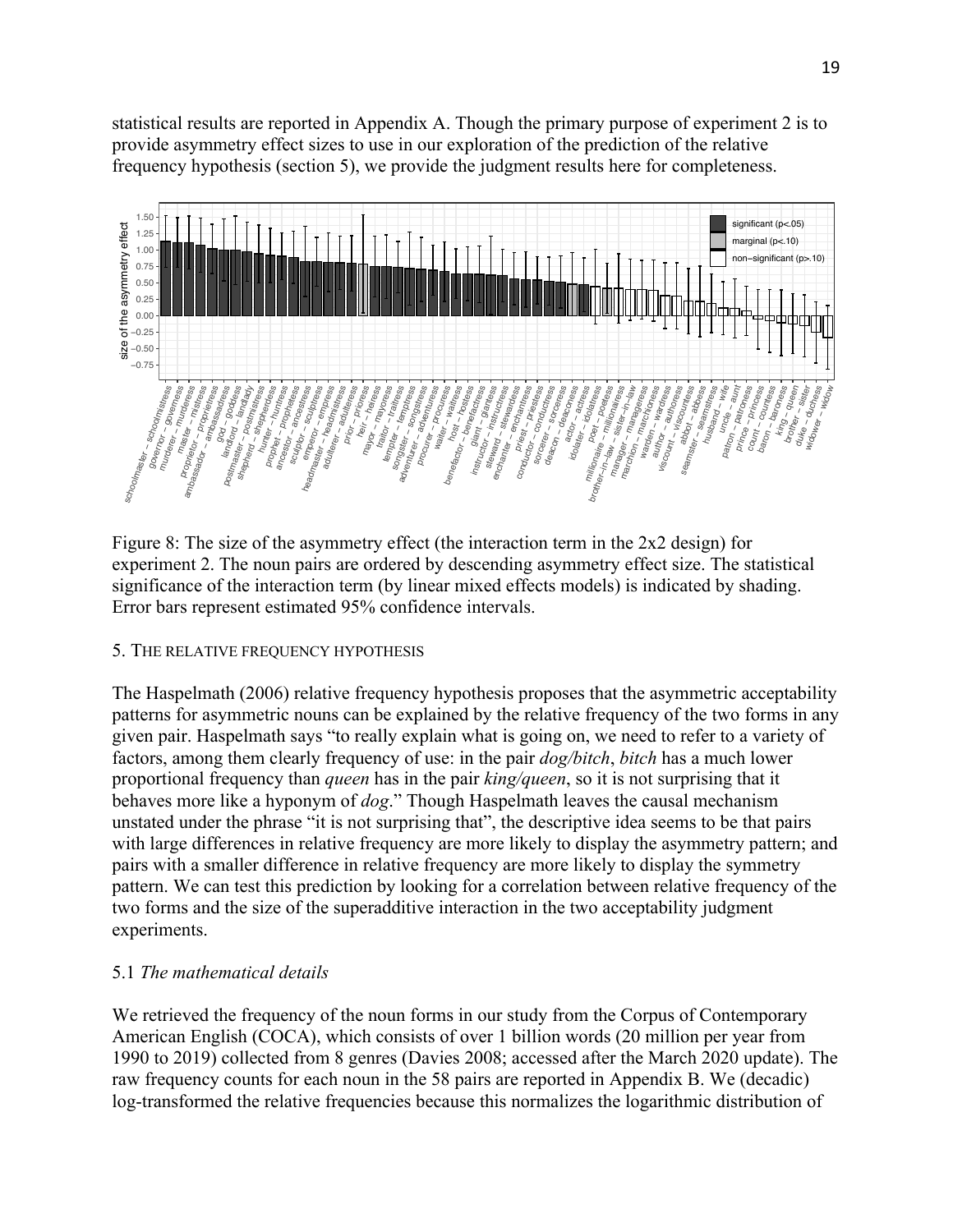word frequencies in natural language. This also has the added benefit of making the numbers easy to interpret. The sign indicates the direction of the relative frequency of the marked form (e.g., *actress*): a negative sign indicates that the marked form is less frequent than the unmarked form (e.g., *actress < actor*); zero indicates that the two frequencies are equal (e.g., *actress* = *actor*); and a positive sign indicates that the marked form is more frequent than the unmarked form (e.g., *actress* > *actor*). The magnitude of the log relative frequency indicates the order of magnitude of the relative difference: -1 means that the marked form was 1/10 as frequent, -2 means that the marked form was 1/100 as frequent, -3 means that the marked form was 1/1000 as frequent, etc. We calculated the relative frequency in this direction (marked-to-unmarked) because Haspelmath (2006) phrases the relative frequency hypothesis in terms of the "low proportional frequency" of the marked item in the pair. It would be informationally equivalent to calculate the relative frequency in the other direction (unmarked-to-marked), resulting in a sign change. Nonetheless, we choose to keep it in Haspelmath's (2006) terms for maximum compatibility with his formulation of the relative frequency hypothesis.

The relative frequency hypothesis states that marked forms that are relatively less frequent than their unmarked partner should lead to the gender asymmetry pattern. The mathematical prediction is thus that negative log relative frequencies should show larger superadditive judgment effects, and positive log relative frequencies should show smaller (or no) superadditive judgment effects. In other words, we are looking for a negative correlation between log relative frequency and the superadditive judgment effects – that is, a downward sloping line if both quantities are plotted from smallest to largest. We also expect the relationship between relative frequency and asymmetry effect size to be relatively strong. This is because the relative frequency hypothesis proposes a *causal* relationship between frequency and acceptability. Therefore we provide two measures of the strength of the relationship. The first is a descriptive measure,  $R^2$ , which measures the proportion of the variance between frequency and acceptability that is explained by the line of best fit. The second is an inferential measure, the Bayes factor, which measures the relative likelihood of the data under two hypotheses – the null hypothesis (H0) that there is no relationship and the experimental hypothesis (H1) that there is a relationship (see Morey et al. 2016 for a review). As a proportion, Bayes factors can be calculated in either direction. A  $BF_{01}$  measures how much more likely the data is under the null hypothesis. A  $BF_{10}$  measures how much more likely the data is under the experimental hypothesis. Because of the nature of our results, we either report  $BF_{01}$  alone or report both  $BF_{01}$ and  $BF_{10}$  together arranged symmetrically around 1. We used the Bayes Factor package in R to perform the calculations (Morey and Rouder 2018).

#### 5.2 *The correlations for experiment 1 and experiment 2*

Figure 9 reports the correlation for both the ellipsis and non-ellipsis results from experiment 1 for the curated set of 16 noun pairs. Though this is a curated subset, and therefore could suffer from bias, we include it here for completeness. Figure 10 reports the correlation for 57 of the 58 noun pairs from experiment 2. We excluded *marchion/marchioness* because the frequency of *marchion* in COCA is 0. We plot three sets: the full set of 57 noun pairs, the subset of 39 pairs that stand in a regular morphological relationship (add -*ess*), and the subset of 18 pairs that involve either an irregular alternation (such as *master*/*mistress*) or suppletion (such as *king/queen*). This distinction is not made by the relative frequency hypothesis; we include these subsets for readers who may wonder if the regularity of the morphological relationship affects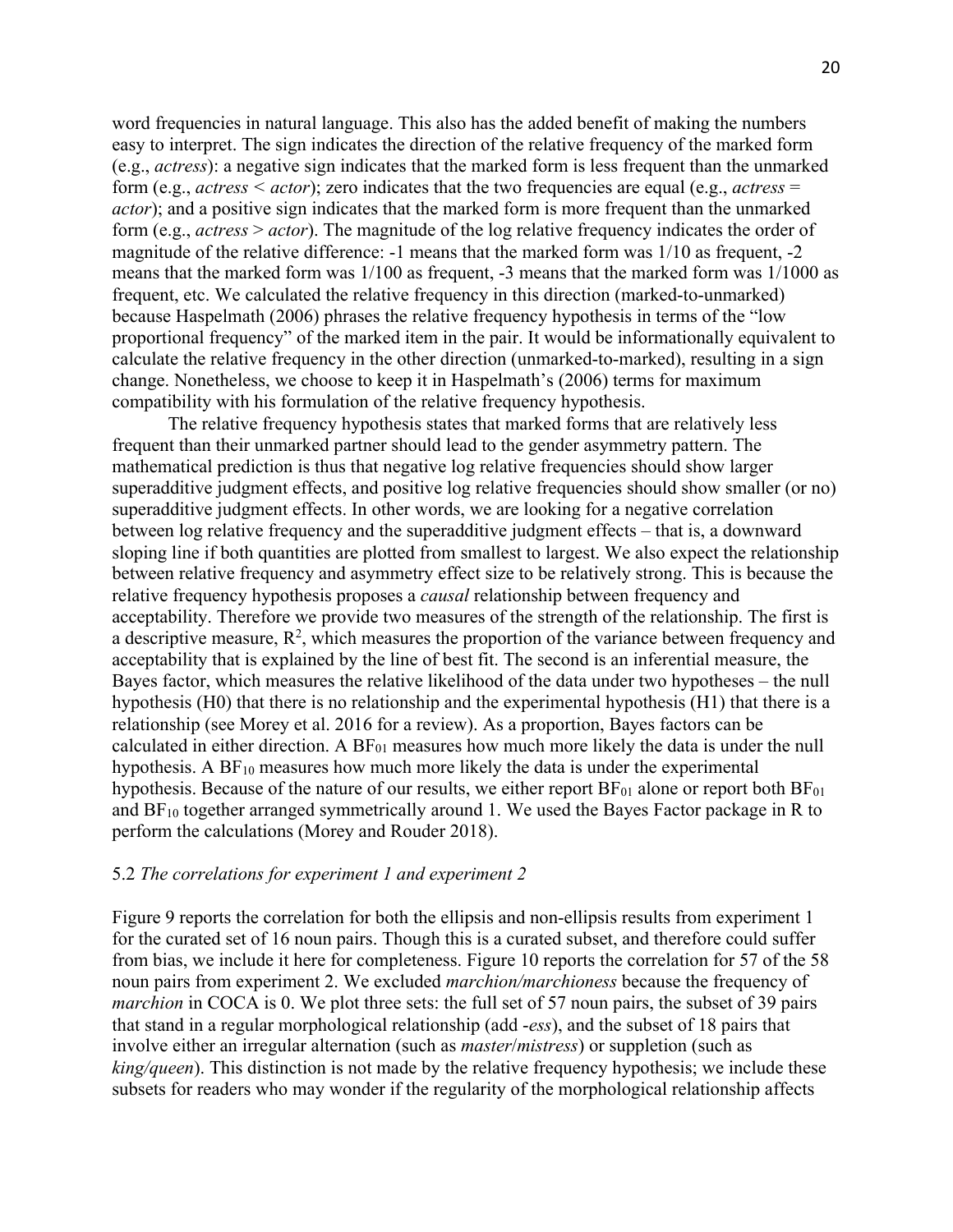the results (it does not). In both figures, we report two correlations. The first is a correlation of the full set of points as expected. We report that correlation with a black line of best fit and statistics in a black font. In the second correlation, reported as a gray line of best fit and statistics in a gray font, we transform the negative asymmetry effects to 0 (a type of Winsorization). The logic behind this is that negative asymmetry effect sizes are not directly predicted by the relative frequency theory, so one may wonder if these negative effect sizes may be masking the predicted relationship. By transforming the effect sizes to 0, we minimize that masking. We add gray shading to indicate the points that were transformed.



Figure 9: Experiment 1. The correlation of log relative frequency between the marked and unmarked forms of each noun and the size of the asymmetry effect, defined as the size of the MARKEDNESS x MISMATCH interaction, for the curated set of 16 noun pairs. Black lines and statistics are for the original data set; gray lines and statistics are for the Winsorized data set.



Figure 10: Experiment 2. The correlation of log relative frequency between the marked (e.g., *actress*) and unmarked (e.g., *actor*) forms of each noun and the size of the asymmetry effect, defined as the size of the MARKEDNESS x MISMATCH interaction, for the nearly exhaustive set of noun pairs. Black lines and statistics are for the original data set; gray lines and statistics are for the Winsorized data set. The columns report distinct sets of the noun pairs.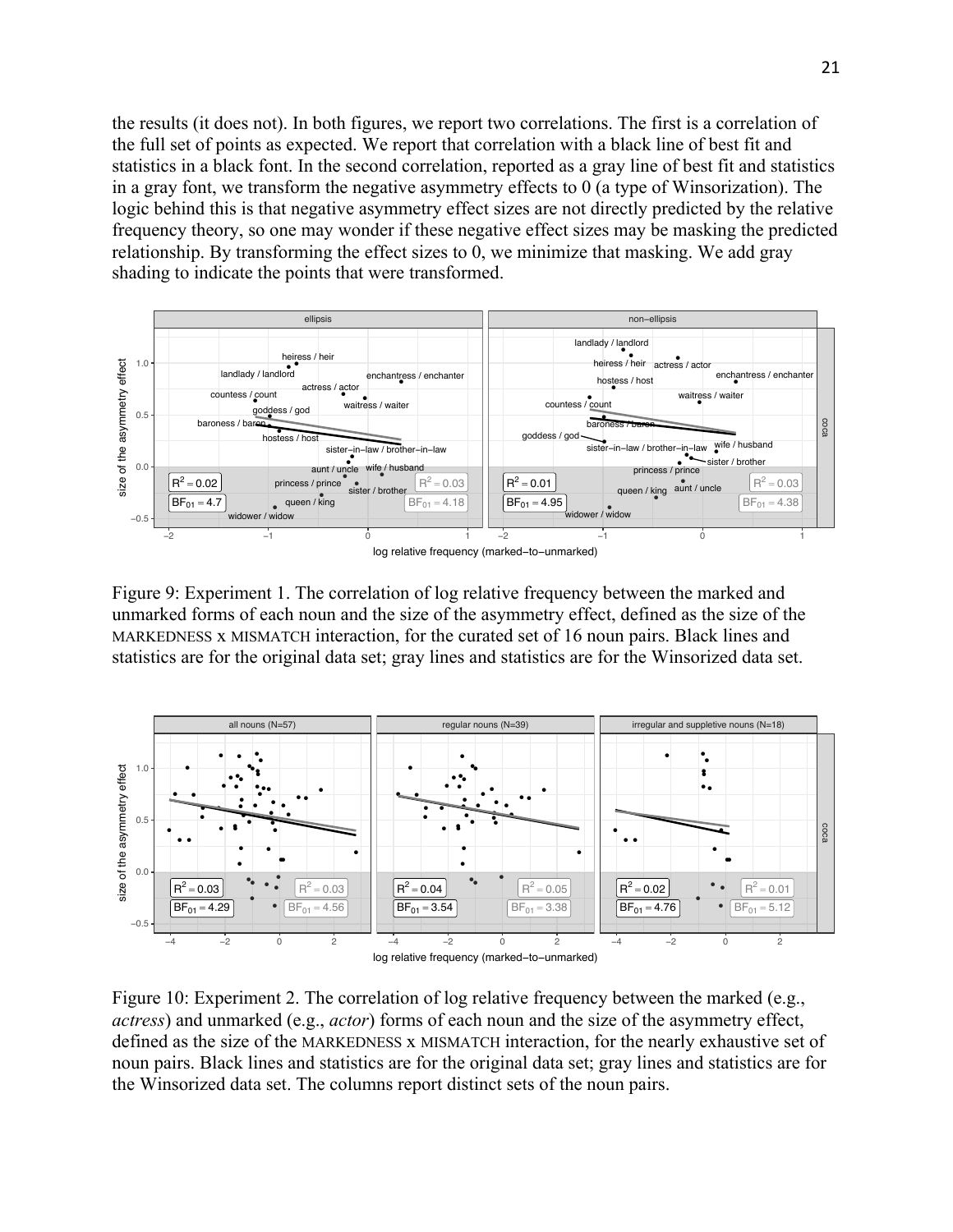The relative frequency hypothesis predicts a strong negative relationship between log relative frequency and the asymmetry effect: as the log relative frequency of the marked-to-unmarked form increases, the size of the asymmetry effect should decrease. But this is not what we find. Though the lines of best fit are negative in both Figures 9 and 10, for both the curated set and the exhaustive set of noun pairs, and for both the original data sets and the Winsorized data sets, the amount of variance explained by the line of best fit is exceedingly small, from less than 1% to  $5\%$  as indicated by the  $\mathbb{R}^2$  values. Similarly, for all data sets, the Bayes factors favor the null hypothesis that there is no relationship between frequency and the asymmetry effect, with the data being between 3.55 and 4.95 times more likely under the null hypothesis. Qualitatively, we can see that the nouns with smaller asymmetry effects (y-axis) appear to be well-mixed among the range of relative frequency (x-axis). For example, *prince/princess* and *actor/actress* have nearly identical relative frequencies, yet are often used as contrasting examples to define gender asymmetry effects. In short, there is no clustering of the noun classes in different relative frequency ranges, suggesting neither a continuous nor a categorical separation of the noun classes based on relative frequency. This suggests that the relative frequency hypothesis cannot be a substantial component of the explanation of the gender asymmetry effects. Although this does not prove that the markedness-based theory is correct, it does suggest that relative frequency is not an empirically adequate competitor with semantic markedness for the explanation of gender asymmetry effects.

#### 5.3 *Resampling simulations*

The nearly exhaustive data set from experiment 2 allows us to look more deeply at the relationship between frequency and the asymmetry effect. Here we report two additional analyses using resampling simulations. The first resamples based on minimum frequency. Figure 11 reports the  $\mathbb{R}^2$  and BF for the subsets of the noun pairs created by every possible minimum frequency between 1 and approximately 6,000 in COCA. We plot the minimum frequency threshold along the x-axis, using raw counts spaced logarithmically for clarity. Because the subsets are based on increasing minimum frequency, the number of noun pairs in each subset decrease as the minimum frequency threshold increases. We plot one point for each unique subset that is created. The top row reports the  $R^2$ ; and the bottom row reports both  $BF_{01}$  and  $BF_{10}$ symmetrically around 1. The columns report the full set of 57 noun pairs, the subset of 39 pairs that stand in a regular morphological relationship, and the subset of 18 pairs that involve either an irregular alternation or suppletion.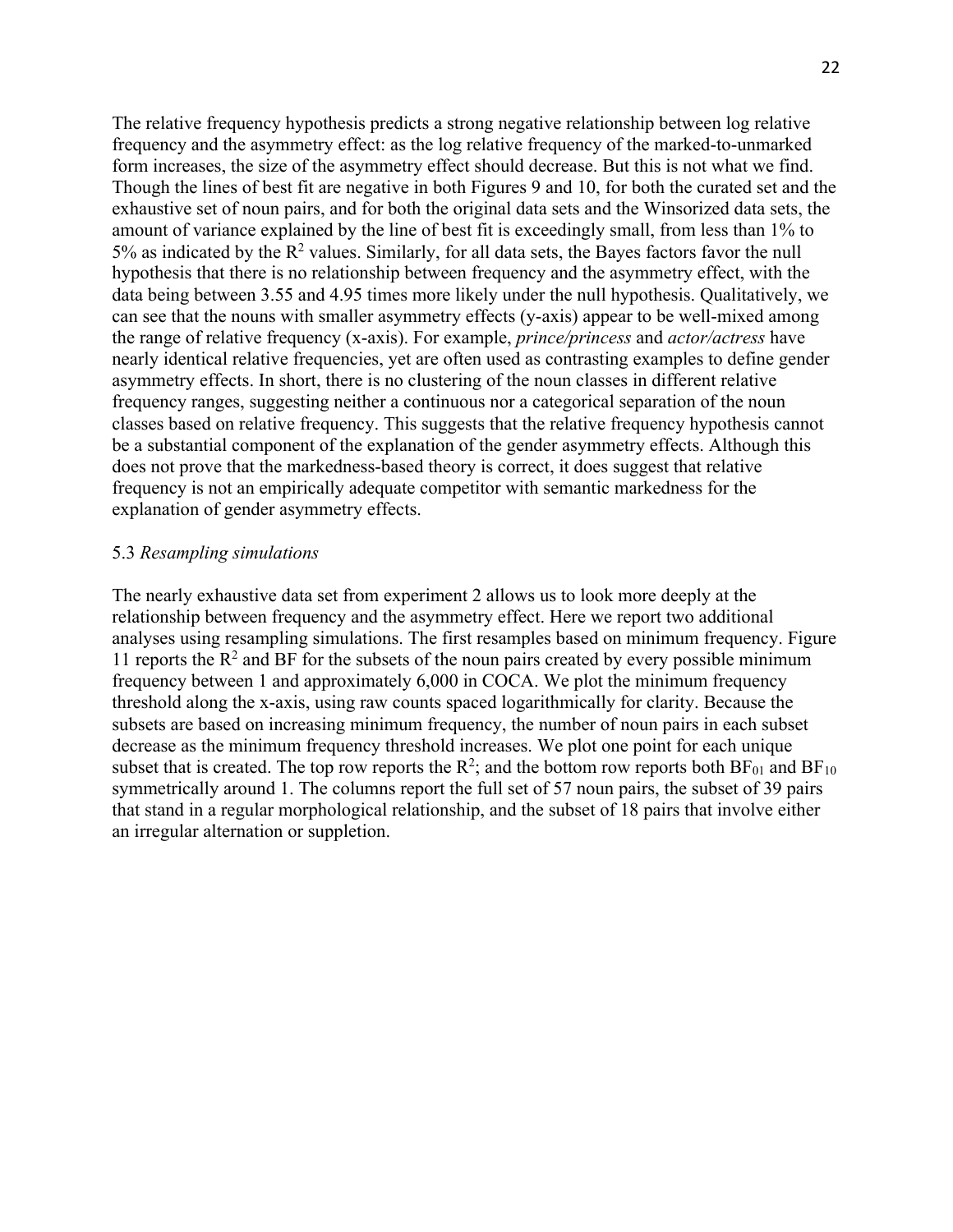

Figure 11:  $R^2$  and  $BF_{01}$  for the subsets of the noun pairs in experiment 2 created by every possible minimum frequency between 1 and approximately 6,000 in COCA. The top row reports the  $R^2$ ; and the bottom row reports both  $BF_{01}$  and  $BF_{10}$  symmetrically around 1. The columns report three sets of the noun pairs.

Turning first to the set of all nouns, we see that the overall pattern of no relationship between frequency and the asymmetry effect holds for most of the possible subsets defined using minimum frequency thresholds. We see this both in the low  $R^2$  values and the Bayes factors that favor the null hypothesis. There are only two small zones in the plot that could give the appearance of a relationship between relative frequency and the asymmetry effect – one is around a minimum frequency threshold of 100, and the other is around a threshold of 2000. Those thresholds lead to maxima in the  $R^2$  plot and to Bayes factors that favor the experimental hypothesis. This is potentially interesting in that it raises the possibility that the relative frequency approach may appear more or less reasonable based on the specific subset of the nouns that one is looking at.

Turning next to the subset of noun pairs that demonstrate a regular morphological relationship, we see small  $\mathbb{R}^2$  values and Bayes factors that favor the null hypothesis uniformly from a minimum frequency threshold of 1 to a minimum frequency threshold of 2000. Around 2000 we see an increase in  $\mathbb{R}^2$ , but the Bayes factors are near 1, suggesting that the data in these subsets is roughly equally likely under both hypotheses. We interpret this to indicate that the relatively small number of noun pairs in the subsets at this minimum frequency threshold leads to insufficient sensitivity in these measures. A similar issue arises for the irregular and suppletive subset. As the number of noun pairs in the subset decreases (from a maximum of 18 at a minimum frequency threshold of 1), we see increases in  $\mathbb{R}^2$  values that are accompanied by Bayes factors near 1, suggesting insufficient sensitivity to favor one hypothesis over the other.

For a second analysis, we set aside the idea that the subsets could only be formed through a frequency threshold, and instead sampled freely from each set of noun pairs. We performed analyses at two sample sizes – samples of size 20 for the set of all noun pairs and regular morphology noun pairs and samples of size 10 for the irregular and suppletive noun pairs. We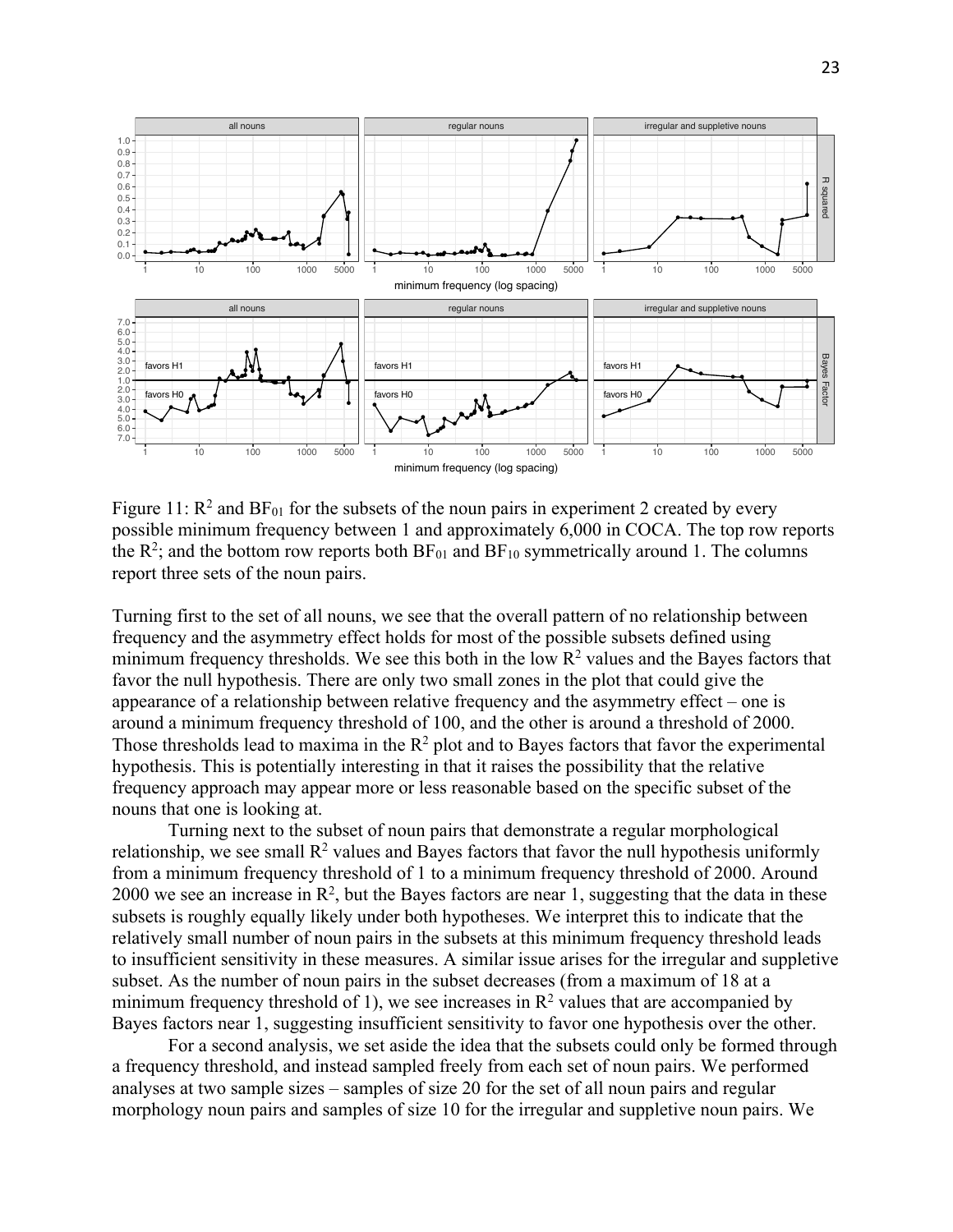chose these sample sizes because they are roughly half of the size of the regular (39) and irregular and suppletive (18) subsets, and would thus lead to reasonable variability across samples. We repeated the resampling procedure 10,000 times for each sample size. Figure 12 is a set of histograms for those resampling simulations, showing the percentage of samples that yielded each  $R^2$  and BF value.



Figure 12: Histograms for random sampling simulations at sample sizes of 20 and 30, based on the data set for the noun pairs in experiment 2. The top panels report the  $\mathbb{R}^2$ ; and the bottom panels report both  $BF_{01}$  and  $BF_{10}$  symmetrically around 1. The columns report three sets of the noun pairs.

The overwhelming pattern, for all three sets of noun pairs, is that the  $R<sup>2</sup>$  values are relatively small, and the Bayes factors strongly favor the null hypothesis. This suggests that, even though it is possible to hit upon a few special subsets of noun pairs that will yield the appearance of a strong relationship between relative frequency and asymmetry effects, particularly if the subsets are constructed based on minimum frequency thresholds, this is not the true underlying pattern in the data. Instead, it appears as though there is no substantial relationship between relative frequency and the asymmetry effects (regardless of the morphological relationship within the pairs).

### 6. A NOTE ON INDETERMINATE CATEGORIES IN A (BINARY) MARKEDNESS APPROACH

Our results broadly support the categorical (in fact, binary) markedness approach over the more gradient frequency approach. However, noun pairs like *baron/baroness*, *count/countess*, and *widow/widower* from the curated set in experiment 1 do not quite fit neatly into the two patterns predicted by the markedness approach: they show superadditive interactions like asymmetric nouns, but the acceptability of the mismatched conditions are relatively low like symmetric nouns. The question we raise briefly in this section is whether a binary markedness system can account for noun pairs that do not fit neatly within either of the predicted patterns. We believe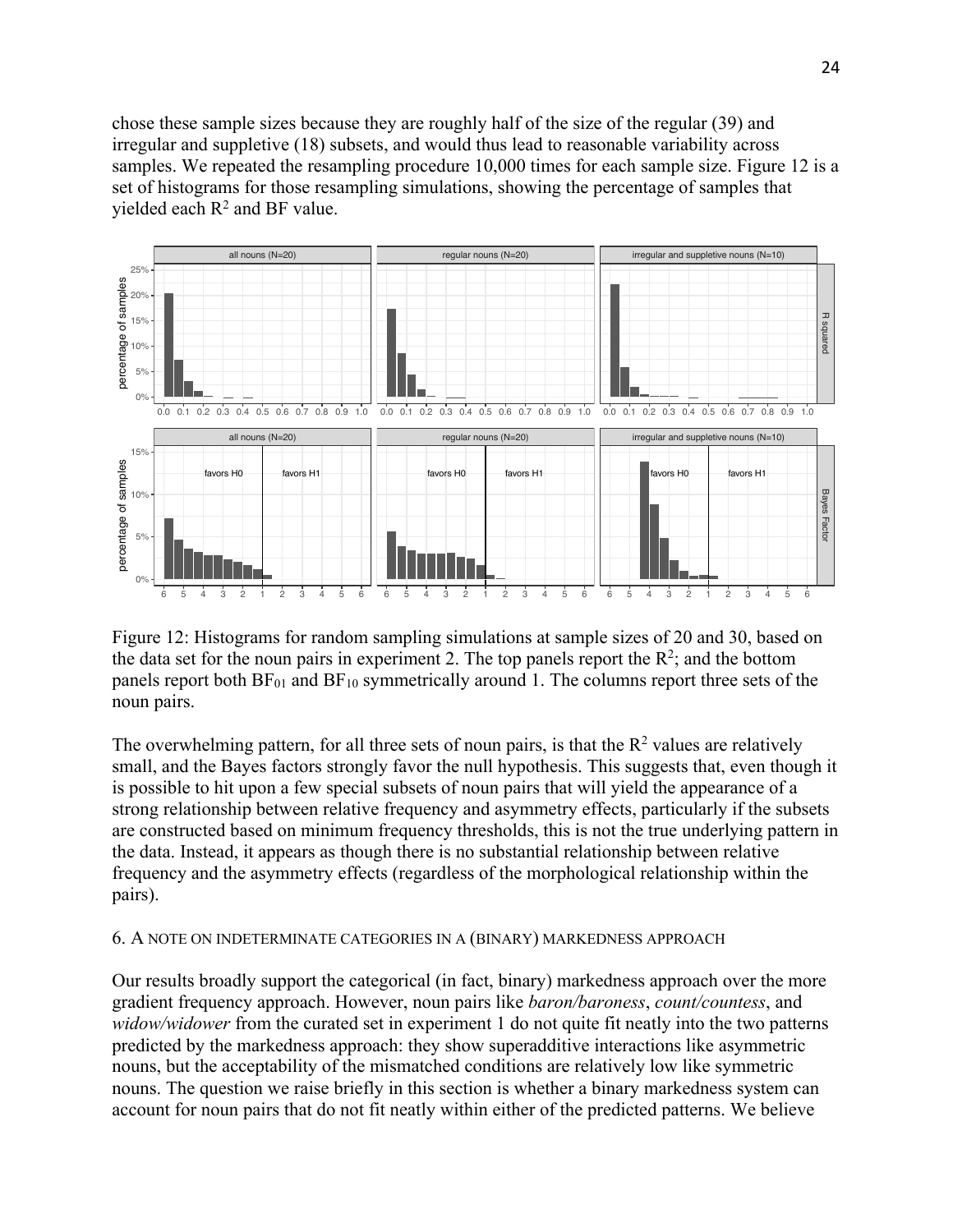the answer is yes, but it requires a closer look at the role of semantic fields in the markedness system.

To a first approximation, Bobaljik & Zocca suggested that semantic fields correlate in different ways with semantic (under)specification for conceptual gender. This claim is substantially borne out by these results, modulo the three exceptions noted above. Crucially, semantic fields (such as profession names, kinship terms, and nobility titles) are not a part of the linguistic representations we assume, but are instead cultural constructs. Bobaljik & Zocca suggest that the reason why nobility nouns, like *prince*, show symmetrical behavior is that conceptual gender is intimately tied up in the cultural contexts in which these terms are used. Very loosely speaking, when a nobility title is mentioned, gender is potentially culturally relevant for both forms (for purposes of succession, inheritance of titles, etc). By contrast, it seems likely that in many contexts in which a profession is mentioned, it is the profession itself that is culturally relevant, and gender less so. We do not know precisely how speakers acquire the fine details of lexical meaning, but we assume that language-external factors such as these play a role in shaping speakers' decisions as to whether or not to assign to a noun the semantic property male conceptual gender or to leave it underspecified. And once a range of nouns have been specified, it may be possible for learners to generalize from certain semantic patterns to new lexical items (e.g., to generalize that all nobility titles are specified for conceptual gender).

From this perspective, we can well imagine cross-linguistic variation, $4$  as well as speaker uncertainty about individual lexical items, in particular where the terms denote concepts that speakers rarely encounter. Princesses and queens are well represented in the popular media, even in an ostensibly democratic republic such as the US. But counts, countesses, barons, and baronesses are probably less familiar. A speaker may easily wonder whether these are hereditary noble titles, like *prince/princess*, or more like professional titles such as *doctor*, whose most salient aspect is a rank of some sort. We might therefore expect uncertainty in speakers' judgments for nouns of this sort. This uncertainty could arise in a number of ways (all of which tend to lead to non-normal looking distributions; see Dillon et al. 2017). Looking again at Figure 6, for these noun pairs, this indeed appears to be what we find. Unfortunately, some of the design features of our specific experiment (e.g., one judgment per pair per participant) make it difficult to tease apart the different sources for this non-normality, therefore we must leave the precise mechanism for future study. That said, it seems as though the indeterminate results for these three pairs is well within the range of expectation for the markedness theory given the specific semantic fields that these pairs instantiate.

#### 7. A FURTHER NOTE ON GRADIENCE IN EFFECT SIZES

The previous section concluded with some discussion of why judgments of particular noun-pairs might not fall neatly into one of the two categories that the markedness-based approach predicts, but an anonymous reviewer observes that the point-estimates for the asymmetry effect sizes reported in both experiments appear to be more broadly gradient. That is, the effect sizes vary relatively continuously from large to negative with no large categorical break, particularly in experiment 2 (see Figure 4 for experiment 1 and Figure 8 for experiment 2). The reviewer raises

<sup>4</sup> Which we indeed find: for example, as Greenberg (1966:30-31) notes, some kinship terms in Spanish and Arabic pattern with the *actress* class rather than the *princess* class, distinctly from English.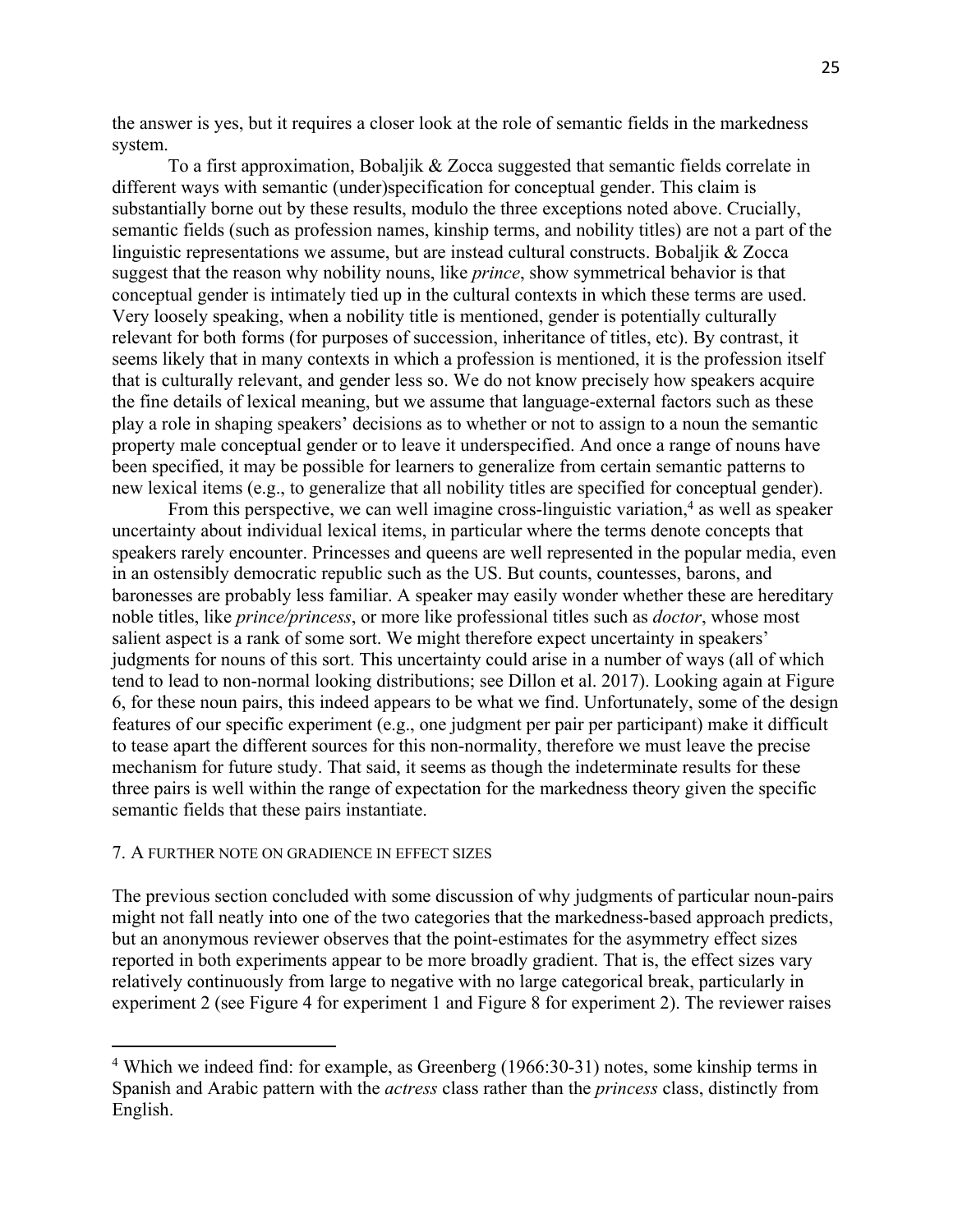an interesting theoretical question: Should this gradience in effect sizes be interpreted as evidence against the categorical markedness approach, and in favor of a yet-to-be-proposed gradient approach (other than the frequency approach, which was shown not to predict the gradient effects adequately)?

A narrow response to this question is to say that we are not actually in a position to say whether the asymmetry effect sizes are gradient or not. The point estimates that we calculated from these results come with some amount of uncertainty (which we have attempted to indicate, with appropriate frequentist caveats, with estimated 95% confidence intervals in the figures). One common approach to dealing with this uncertainty is to divide the point estimates into two categories defined by the null hypothesis: those that can be statistically distinguished from the null hypothesis (an effect size of zero, in this case) and those that cannot. Though this begs the categorical/gradient question (because it assumes categories), it does not require making any assumptions about how the uncertainty in the data would resolve if we had the resources to investigate further. In contrast, the reviewer's question requires assuming that the effect sizes are in fact gradient – something that also begs the categorical/gradient question (because it assumes gradience) and, crucially, also requires making assumptions about how the uncertainty in the data would resolve. Therefore, one could argue that a cautious approach is to remain agnostic about the presence or absence of gradience until future studies can reduce the uncertainty in the effect size estimates such that all (or all but very few) are statistically distinguishable from zero.

Though we find that approach reasonable, one could argue that it is also reasonable to assume that the asymmetry effect sizes are likely turn out to be gradient because we already know there is quite a bit of evidence that acceptability judgments, in general, yield gradient effect sizes. In other words, we might have a strong prior belief that effect sizes are gradient. The fact that acceptability judgments are gradient has been acknowledged since the earliest days of the field of generative syntax (e.g., Chomsky 1957, Chomsky 1964). The gradience of individual sentences is reflected in the data reporting conventions of the informal experimental literature (e.g., ?, ??, ?\*, \*, etc.); and the gradience of effect sizes is routinely quantified in every study in the formal experimental literature (this gradience was central to the rise in popularity of formal judgment collection methods in the mid-1990s and early 2000s, see for example, Bard et al. 1996, Cowart 1997, Keller 2000, Featherston 2005, Bresnan 2007, and Myers 2009; for examples demonstrating gradience across hundreds of distinct phenomena, see Sprouse and Almeida 2012, Sprouse et al. 2013, Song et al. 2014, Mahowald et al. 2016, Sprouse and Almeida 2017, and Marty et al. 2020, Chen et al. 2020; for deep dives into individual phenomena, see Huang 2019 for bridge verbs, and Pañeda et al. 2020 for island effects). Assuming that this gradience will extend to gender asymmetry effects, the question, then, is how each approach to syntax, categorical and gradient, will explain the gradient effects.

Crucially, both categorical and gradient approaches to syntax can explain gradient judgments. They simply do it with (partially) distinct mechanisms. For categorical approaches, the gradience is by definition driven by factors outside of the domain of syntax. It is widely assumed that multiple factors outside of the domain of syntax impact acceptability judgments, such as sentence processing complexity, frequency, working memory capacity, phonology, semantics, pragmatics, real-world knowledge, task effects, and perhaps many others (see Schütze 1996, Cowart 1997, Featherston 2009; see Sprouse 2020 for an extended discussion of the linking theory between judgments and syntactic theories). Many (if not most, or even all) of these factors are commonly assumed to be gradient. For categorical approaches to syntax, the gradience in judgment could simply be the result of one (or more, or even all) of these factors.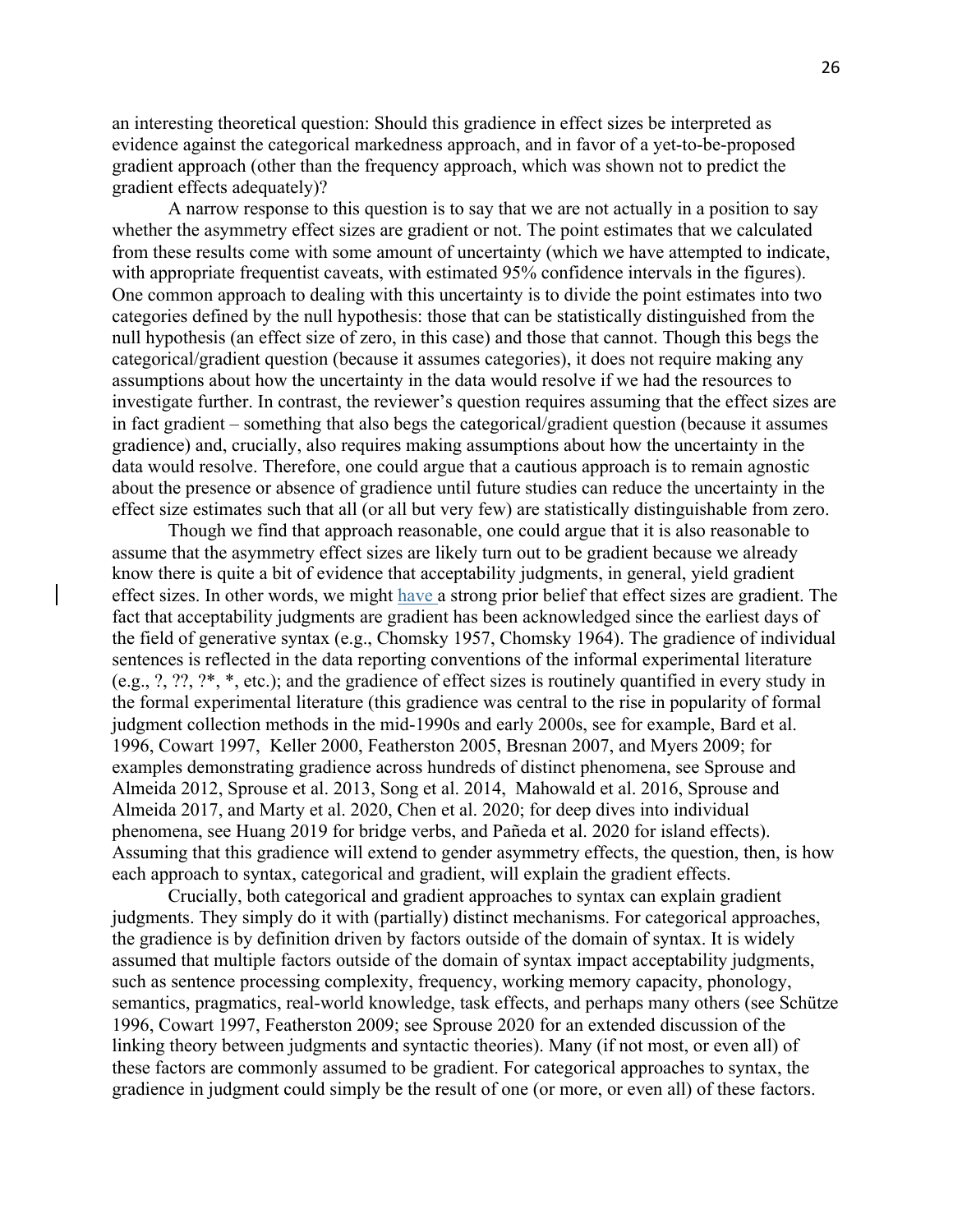For gradient approaches to syntax, the gradience in judgment effects derives either directly from the gradient syntax or from one or more of the other gradient factors (see Lau et al. 2017 and Sprouse et al. 2018 for extended discussions of the logic of interpreting gradient judgment effects). What this means in practice is that the gradience observed in judgments cannot be used to make a deductive argument in favor of the gradient approach. Instead, we are left with inductive arguments, which, in practice, often means weighing the promissory notes that each approach must make, and the likelihood that those promissory notes can be converted into successful theories.

The promissory note for the categorical approach is obvious – if the asymmetry effect sizes do indeed turn out to be gradient, there must be one or more extra-syntactic mechanisms driving the gradience. We sketched some possibilities in the previous section. We have no additional concrete ideas to offer here, though we note that the relationship between gradient judgments and categorical approaches to syntax is a topic that is quite general and not specific to gender asymmetries. Thus, while we put aside further exploration of the source of gradience as beyond the scope of the narrow focus of this paper, we do so in the hope that future investigations into the source of gradient judgments under the categorical approach could yield insights into the potential gradience of gender asymmetries.

The promissory notes for the gradient approach are also obvious – the gradient effect sizes must be predictable by a theory, and to the extent that the effect sizes vary by language (as they appear to for gender asymmetries), that theory must be learnable by children from the input that they receive. It is not sufficient to simply quantify the judgment effect sizes and directly encode those values in the syntax – because it seems unlikely that children have access to the gradient judgments of other speakers while acquiring a language (i.e., they cannot deploy judgment experiments on samples of speakers the way that researchers do). The simplest solution to this challenge is to tie the gradient effect sizes to some property of the input that is accessible to children. Frequency of occurrence is a common choice (e.g., Featherson 2005, Bresnan 2007, Lau et al. 2017). But, as we have demonstrated in this study, the frequency approach is unlikely to be adequate for gender asymmetry effects. That means that the supporters of the gradient approach for gender asymmetries must find some other property that will both predict the effect sizes and be available to children during acquisition. We are aware of no other proposals currently in the literature. Therefore, the current choice is between a categorical theory that explains the categorical effects but not the gradience, or no theory at all.

#### 8. CONCLUSION

Our goals in this study were (i) to develop a formal experimental version of the Bobaljik  $\&$ Zocca (2011) ellipsis test for gender asymmetries that can be used to empirically classify noun pairs, (ii) to test the Bobaljik & Zocca (2011) competition-based analysis of the ellipsis test, and (iii) to test the Haspelmath (2006) relative frequency hypothesis of gender asymmetries. Our results for a curated set of 16 noun pairs in experiment 1 revealed that 7 of the nouns we tested were clearly asymmetrical, 6 were clearly symmetrical, and 3 were difficult to classify. The results also suggested that there is no evidence that a competition effect rules out sentences such as *John is an actor and Mary is an actor too.* The results also revealed an unpredicted amelioration in sentences such as *Mary is an actress and John is too* (compared to *Mary is an actress and John is an actress too*). Finally, the results of both the curated noun pairs in experiment 1 and the nearly exhaustive set of noun pairs in experiment 2 suggest that the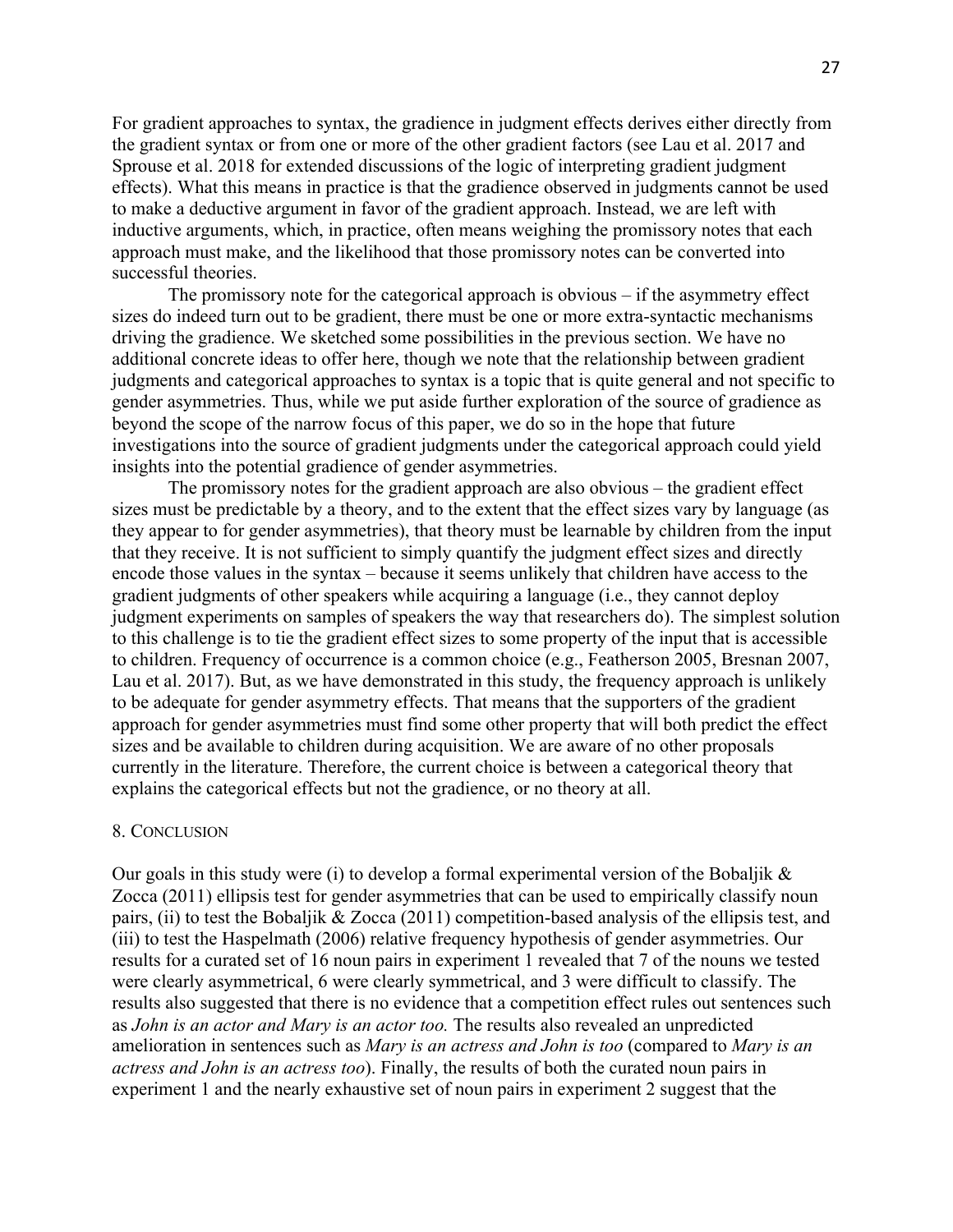Haspelmath 2006 relative frequency hypothesis is not an empirically adequate competitor for the explanation of these asymmetries, as there is no evidence of a correlation between the size of the asymmetry effects in the acceptability judgment experiment (defined as a superadditive interaction) and the log relative frequency of the marked-to-unmarked forms of the nouns (as retrieved from three publicly available corpora). To be clear, we do not exclude a role for frequency in relating real-world categories to morphological markedness – it seems reasonable to assume that cultural norms and, in the case of widows, life expectancy, play a role in determining which member of the pair will be morphologically unmarked. Where we find no role for frequency is in determining when the morphologically unmarked form will behave as if it is semantically unmarked. Though our results do not supply direct evidence for markedness, the underperformance of a popular competitor theory does help to whittle down the potential explanations for these asymmetries.

In addition to the theoretical contributions of this study, we also collected two large data sets of judgments for 16 nouns and 8 conditions (in a 2x2x2 design) with 192 judgments per noun per condition, and 58 nouns and 4 conditions with 32 judgments per noun per condition. These large data sets may be useful in future studies of gender asymmetries, as they can be used to establish an expected distribution for both asymmetric and symmetric nouns across these conditions. One obvious next step for this study is to test gender asymmetries in other languages, in particular Brazilian Portuguese, which Bobaljik  $& Zocca (2011)$  suggest may have three classes of nouns instead of two. Another obvious next step is to test other functionally-oriented explanations of the gender asymmetry effect that arise to replace the relative frequency approach, as the general goal of reducing the number of objects in the theory is an important one in the course of science.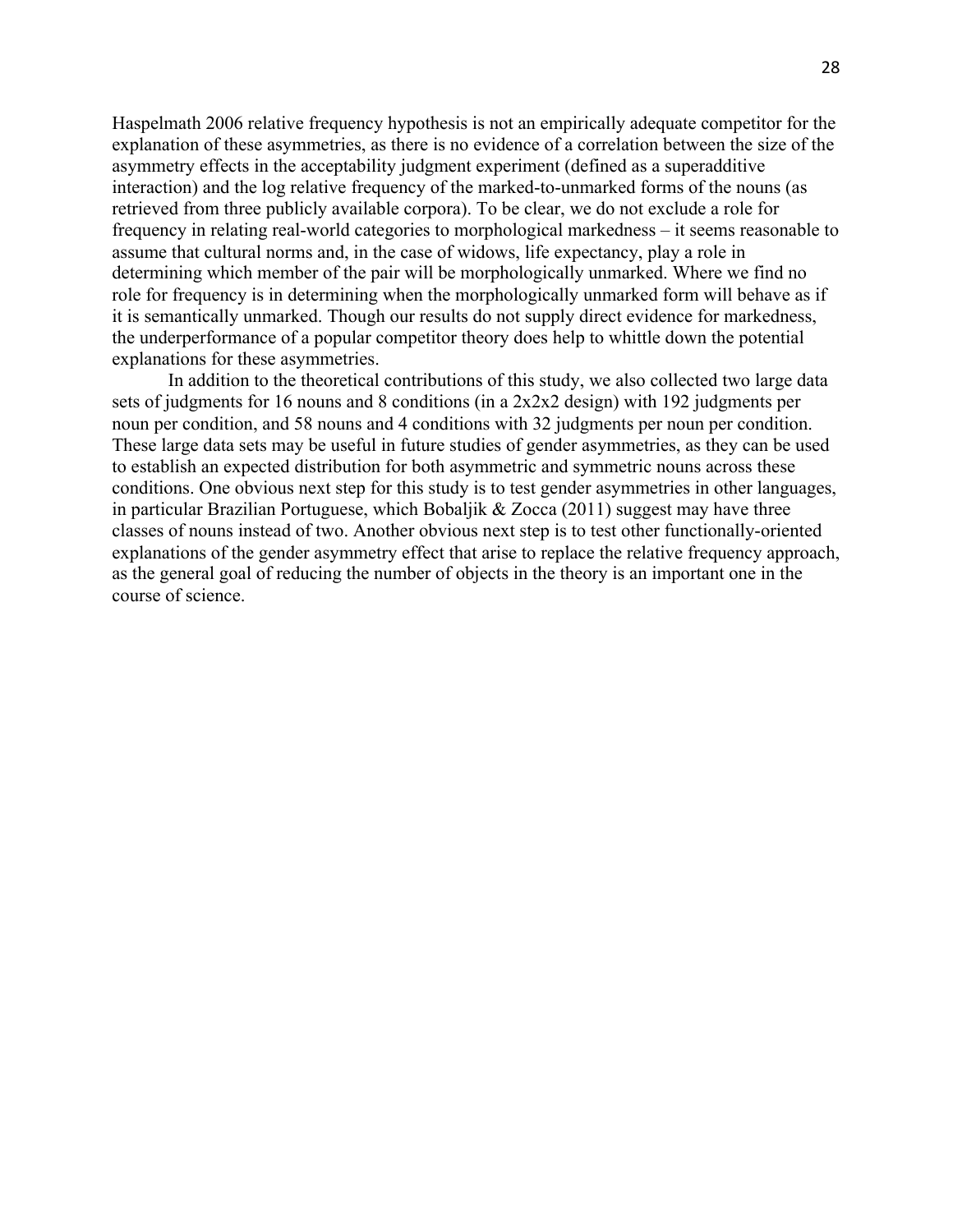# **Appendix**

Table A1: Experiment 1. Coefficients and *p*-values for the 2x2x2 linear mixed effects models for MARKEDNESS x MISMATCH X ELLIPSIS, using the lmerTest package, and treatment coding (with match, marked, and non-ellipsis as reference levels). The table is ordered by the size of the asymmetry effect (the superadditive interaction of MARKEDNESS x MISMATCH ).

|               | intercept |      | markedness |      | mismatch |      | ellipsis |      | mk x mm |      | mk x el |                  | mm x el |                  | three-way |      |
|---------------|-----------|------|------------|------|----------|------|----------|------|---------|------|---------|------------------|---------|------------------|-----------|------|
|               | ß         |      | ß          | n    | ß        | n    | ß        | n    |         | n    | ß       | $\boldsymbol{D}$ | ß       | $\boldsymbol{D}$ | ß         |      |
| landlady      | 0.65      | .001 | $-0.04$    | .640 | $-0.07$  | .403 | 0.04     | .756 | $-0.90$ | .001 | $-0.12$ | .339             | $-0.04$ | .723             | $-0.19$   | .275 |
| heiress       | 0.63      | .001 | $-0.11$    | .269 | $-0.06$  | .573 | 0.11     | .118 | $-0.86$ | .001 | 0.05    | .730             | 0.00    | .976             | $-0.20$   | .313 |
| enchantress   | 0.62      | .001 | $-0.14$    | .012 | $-0.09$  | .120 | 0.14     | .060 | $-0.83$ | .001 | $-0.07$ | .353             | 0.04    | .620             | $-0.04$   | .684 |
| actress       | 0.80      | .001 | 0.14       | .013 | $-0.15$  | .006 | $-0.14$  | .032 | $-0.68$ | .001 | 0.21    | .006             | $-0.04$ | .609             | $-0.39$   | .000 |
| countess      | 0.44      | .001 | $-0.32$    | .000 | $-0.41$  | .001 | 0.32     | .142 | $-0.64$ | .001 | $-0.22$ | .024             | $-0.07$ | .458             | 0.02      | .874 |
| waitress      | 0.77      | .001 | $-0.10$    | .182 | $-0.32$  | .001 | 0.10     | .068 | $-0.60$ | .001 | $-0.11$ | .288             | $-0.04$ | .685             | $-0.03$   | .854 |
| goddess       | 0.64      | .001 | $-0.01$    | .982 | $-0.10$  | .244 | 0.01     | .545 | $-0.52$ | .001 | $-0.01$ | .937             | $-0.27$ | .029             | 0.32      | .070 |
| baroness      | 0.70      | .001 | $-0.01$    | .874 | $-0.69$  | .001 | 0.01     | .004 | $-0.39$ | .001 | 0.15    | .123             | 0.17    | .075             | $-0.07$   | .597 |
| hostess       | 0.80      | .001 | 0.03       | .726 | $-0.25$  | .003 | $-0.03$  | .031 | $-0.35$ | .003 | 0.06    | .590             | 0.21    | .075             | $-0.47$   | .005 |
| sister-in-law | 0.68      | .001 | $-0.03$    | .667 | $-1.31$  | .001 | 0.03     | .768 | $-0.14$ | .116 | 0.01    | .877             | $-0.08$ | .347             | 0.08      | .521 |
| aunt          | 0.63      | .001 | $-0.08$    | .144 | $-1.39$  | .001 | 0.08     | .138 | 0.01    | .986 | $-0.11$ | .145             | $-0.11$ | .159             | 0.18      | .105 |
| princess      | 0.75      | .001 | $-0.05$    | .494 | $-1.10$  | .001 | 0.05     | .035 | 0.06    | .536 | 0.06    | .531             | $-0.01$ | .885             | $-0.06$   | .656 |
| wife          | 0.54      | .001 | $-0.01$    | .932 | $-1.29$  | .001 | 0.01     | .371 | 0.09    | .278 | 0.16    | .071             | 0.24    | .007             | $-0.28$   | .025 |
| sister        | 0.76      | .001 | $-0.02$    | .776 | $-1.56$  | .001 | 0.02     | .002 | 0.14    | .073 | 0.07    | .341             | 0.19    | .014             | $-0.18$   | .098 |
| queen         | 0.81      | .001 | 0.08       | .256 | $-1.23$  | .001 | $-0.08$  | .015 | 0.23    | .027 | 0.07    | .508             | 0.15    | .142             | 0.02      | .903 |
| landlady      | 0.79      | .001 | 0.16       | .026 | $-0.93$  | .001 | $-0.16$  | .537 | 0.38    | .001 | 0.01    | .968             | 0.11    | .282             | $-0.03$   | .832 |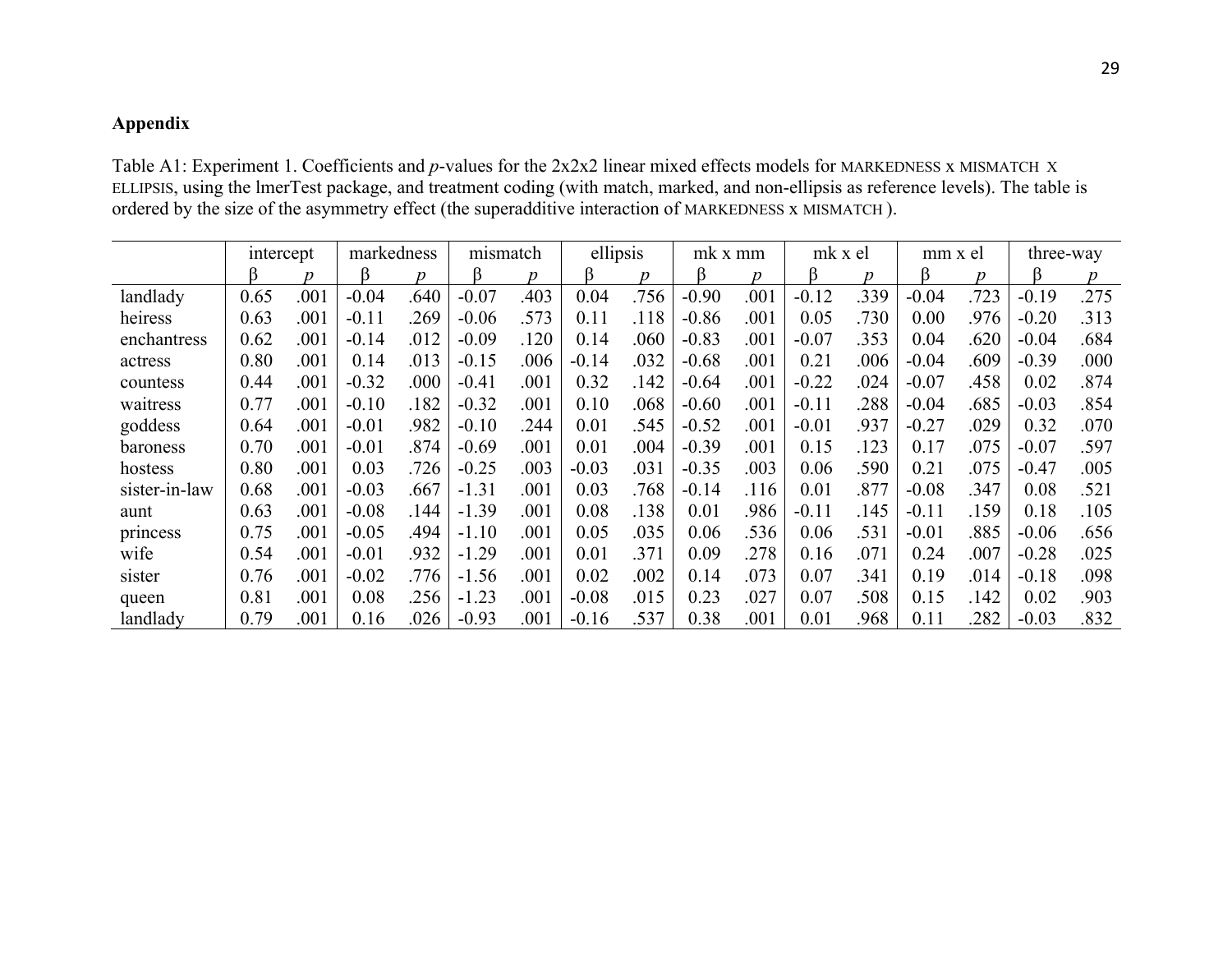Table A2: Experiment 1. Coefficients and *p*-values for the 2x2 linear mixed effects models for MARKEDNESS x MISMATCH for ellipsis conditions, using the lmerTest package, and treatment coding (with match and marked as reference levels). The table is ordered by the size of the asymmetry effect (the superadditive interaction).

|               | <b>INTERCEPT</b> |      |         | <b>MARKEDNESS</b> |         | <b>MISMATCH</b> | <b>INTERACTION</b> |      |
|---------------|------------------|------|---------|-------------------|---------|-----------------|--------------------|------|
| word          |                  | Ŋ    | ß       | $\boldsymbol{D}$  | ß       | n               | ß                  | Ŋ    |
| landlady      | 0.65             | .001 | $-0.04$ | .682              | $-0.07$ | .467            | $-0.90$            | .001 |
| heiress       | 0.63             | .001 | $-0.11$ | .312              | $-0.06$ | .610            | $-0.86$            | .001 |
| enchantress   | 0.62             | .001 | $-0.14$ | .036              | $-0.09$ | .184            | $-0.83$            | .001 |
| actress       | 0.80             | .001 | 0.14    | .016              | $-0.15$ | .007            | $-0.68$            | .001 |
| countess      | 0.44             | .001 | $-0.32$ | .001              | $-0.41$ | .001            | $-0.64$            | .001 |
| waitress      | 0.77             | .001 | $-0.10$ | .106              | $-0.32$ | .001            | $-0.60$            | .001 |
| goddess       | 0.64             | .001 | $-0.00$ | .982              | $-0.10$ | .241            | $-0.52$            | .001 |
| baroness      | 0.70             | .001 | $-0.01$ | .895              | $-0.69$ | .001            | $-0.39$            | .001 |
| hostess       | 0.80             | .001 | 0.03    | .744              | $-0.25$ | .007            | $-0.35$            | .007 |
| sister-in-law | 0.68             | .001 | $-0.03$ | .629              | $-1.31$ | .001            | $-0.14$            | .081 |
| aunt          | 0.63             | .001 | $-0.08$ | .146              | $-1.39$ | .001            | 0.00               | .986 |
| princess      | 0.75             | .001 | $-0.05$ | .488              | $-1.10$ | .001            | 0.06               | .529 |
| wife          | 0.54             | .001 | $-0.01$ | .931              | $-1.29$ | .001            | 0.09               | .267 |
| sister        | 0.76             | .001 | $-0.02$ | .783              | $-1.56$ | .001            | 0.14               | .082 |
| queen         | 0.81             | .001 | 0.08    | .255              | $-1.23$ | .001            | 0.23               | .029 |
| widow         | 0.79             | .001 | $-0.16$ | .022              | $-0.93$ | .001            | 0.38               | .001 |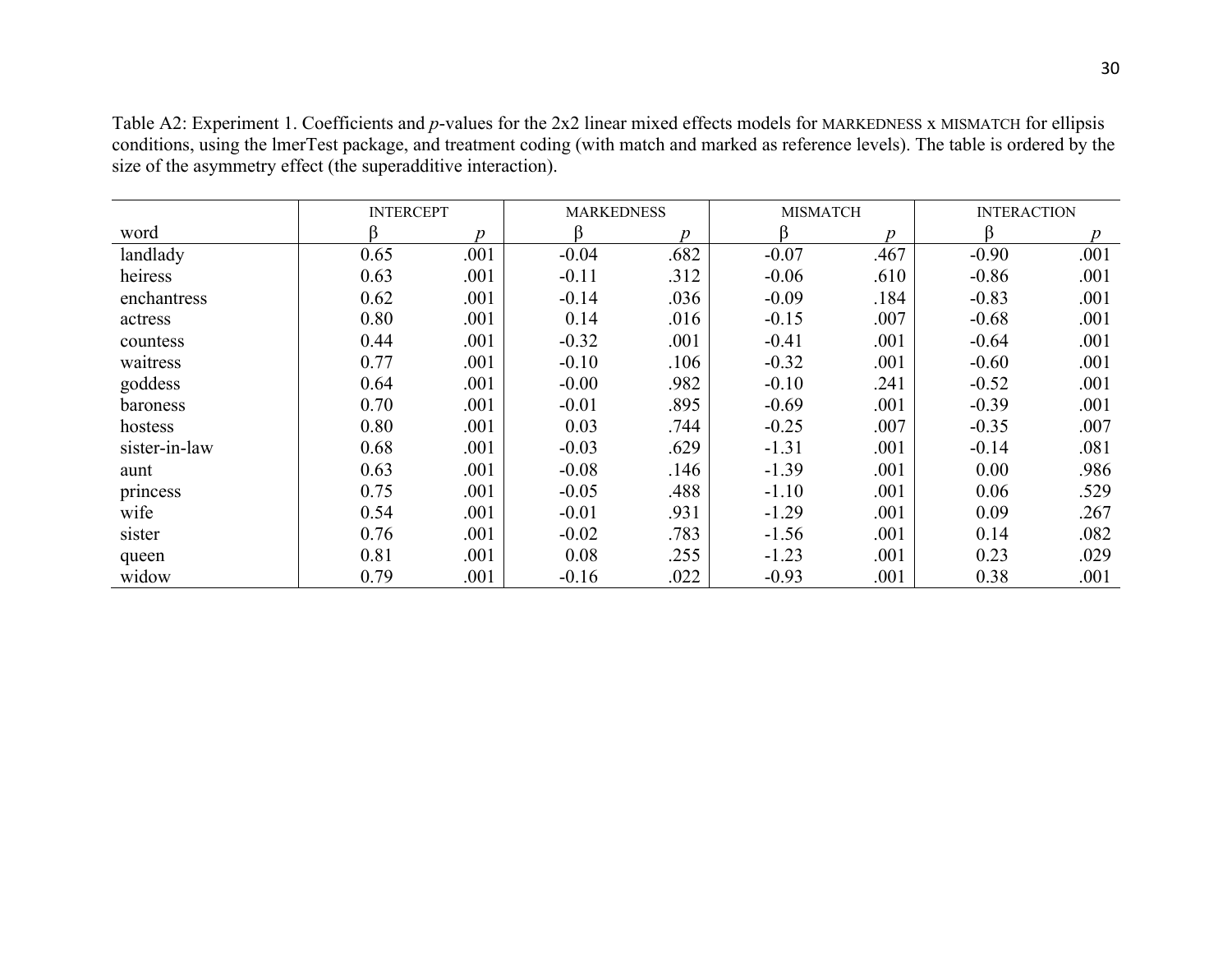|               | <b>INTERCEPT</b> |      | <b>MARKEDNESS</b> |      |         | <b>MISMATCH</b> | <b>INTERACTION</b> |      |
|---------------|------------------|------|-------------------|------|---------|-----------------|--------------------|------|
| word          |                  | n    |                   | n    |         | Ŋ               | ß                  |      |
| landlady      | 0.62             | .001 | 0.08              | .298 | $-0.11$ | .120            | $-1.09$            | .001 |
| heiress       | 0.47             | .001 | $-0.16$           | .087 | $-0.06$ | .511            | $-1.06$            | .001 |
| enchantress   | 0.52             | .001 | $-0.07$           | .218 | $-0.05$ | .374            | $-0.87$            | .001 |
| actress       | 0.68             | .001 | $-0.08$           | .154 | $-0.19$ | .001            | $-1.07$            | .001 |
| countess      | 0.54             | .001 | $-0.11$           | .108 | $-0.48$ | .001            | $-0.62$            | .001 |
| waitress      | 0.63             | .001 | 0.01              | .887 | $-0.36$ | .001            | $-0.63$            | .001 |
| goddess       | 0.70             | .001 | 0.01              | .926 | $-0.37$ | .001            | $-0.20$            | .119 |
| baroness      | 0.50             | .001 | $-0.16$           | .010 | $-0.52$ | .001            | $-0.47$            | .001 |
| hostess       | 0.62             | .001 | $-0.03$           | .656 | $-0.05$ | .540            | $-0.82$            | .001 |
| sister-in-law | 0.70             | .001 | $-0.04$           | .563 | $-1.40$ | .001            | $-0.06$            | .545 |
| aunt          | 0.71             | .001 | 0.03              | .543 | $-1.49$ | .001            | 0.18               | .023 |
| princess      | 0.61             | .001 | $-0.10$           | .133 | $-1.12$ | .001            | 0.00               | .995 |
| wife          | 0.49             | .001 | $-0.16$           | .013 | $-1.06$ | .001            | $-0.18$            | .049 |
| sister        | 0.60             | .001 | $-0.09$           | .093 | $-1.37$ | .001            | $-0.04$            | .578 |
| queen         | 0.64             | .001 | 0.01              | .842 | $-1.08$ | .001            | 0.24               | .023 |
| widow         | 0.74             | .001 | $-0.15$           | .039 | $-0.83$ | .001            | 0.36               | .001 |

Table A3: Experiment 1. Coefficients and *p*-values for the 2x2 linear mixed effects model for MARKEDNESS x MISMATCH for nonellipsis conditions, using the lmerTest package, and treatment coding (with match and marked as reference levels). The table is organized to match the order of results for the ellipsis conditions in Table 2.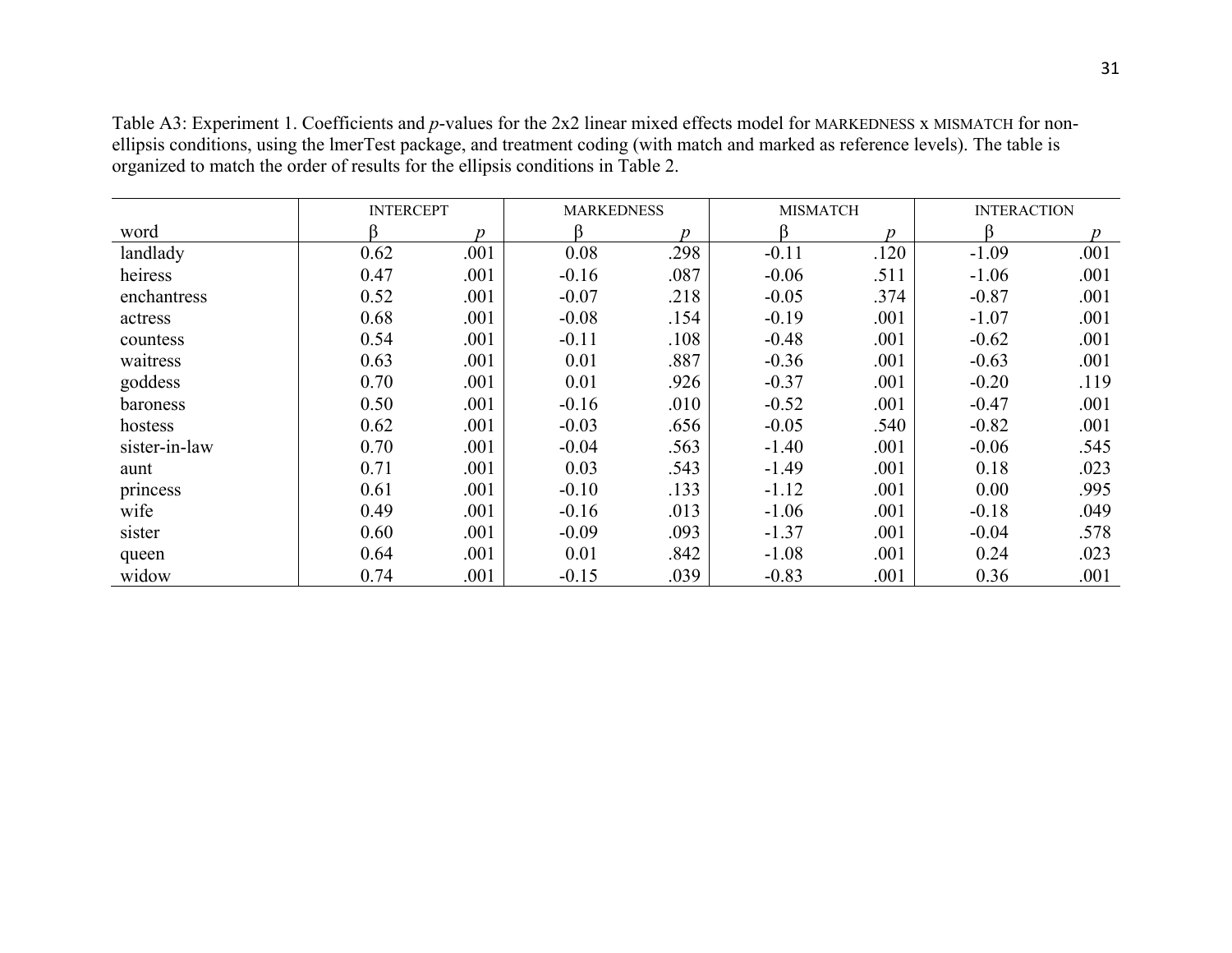| masculine      |        | feminine      |              | masculine    |                | feminine       |              |
|----------------|--------|---------------|--------------|--------------|----------------|----------------|--------------|
| abbot          | 623    | abbess        | 251          | manager      | 66302          | manageress     | 6            |
| actor          | 33187  | actress       | 18776        | marchion     | $\theta$       | marchioness    | 87           |
| adulterer      | 344    | adulteress    | 141          | master       | 52905          | mistress       | 6028         |
| adventurer     | 994    | adventuress   | 41           | mayor        | 48633          | mayoress       | 5            |
| ambassador     | 21418  | ambassadress  | 9            | millionaire  | 4095           | millionairess  | 62           |
| ancestor       | 3271   | ancestress    | 30           | murderer     | 8302           | murderess      | 131          |
| author         | 104909 | authoress     | 23           | patron       | 4560           | patroness      | 113          |
| baron          | 4523   | baroness      | 464          | poet         | 14646          | poetess        | 76           |
| benefactor     | 1120   | benefactress  | 42           | postmaster   | 584            | postmistress   | 63           |
| brother        | 118543 | sister        | 91233        | priest       | 20816          | priestess      | 627          |
| brother-in-law | 2989   | sister-in-law | 2078         | prince       | 30609          | princess       | 17993        |
| conductor      | 4740   | conductress   | 7            | prior        | 4              | prioress       | 67           |
| count          | 22572  | countess      | 1666         | procurer     | 39             | procuress      | 16           |
| deacon         | 2995   | deaconess     | 236          | prophet      | 9866           | prophetess     | 146          |
| duke           | 20842  | duchess       | 2066         | proprietor   | 1736           | proprietress   | 98           |
| emperor        | 11082  | empress       | 1721         | schoolmaster | 379            | schoolmistress | 40           |
| enchanter      | 72     | enchantress   | 155          | sculptor     | 2433           | sculptress     | 52           |
| giant          | 11913  | giantess      | 71           | seamster     | $\overline{2}$ | seamstress     | 642          |
| god            | 54753  | goddess       | 5671         | shepherd     | 4771           | shepherdess    | 91           |
| governor       | 69781  | governess     | 501          | songster     | 36             | songstress     | 178          |
| headmaster     | 1397   | headmistress  | 371          | sorcerer     | 1003           | sorceress      | 268          |
| heir           | 4455   | heiress       | 855          | steward      | 2203           | stewardess     | 670          |
| host           | 36711  | hostess       | 4720         | tempter      | 104            | temptress      | 200          |
| hunter         | 8262   | huntress      | 136          | traitor      | 3835           | traitress      | $\mathbf{1}$ |
| husband        | 132345 | wife          | 182348       | uncle        | 43399          | aunt           | 27650        |
| idolater       | 42     | idolatress    | $\mathbf{1}$ | viscount     | 452            | viscountess    | 14           |
| instructor     | 11573  | instructress  | 18           | waiter       | 6598           | waitress       | 6138         |
| king           | 101545 | queen         | 34795        | warden       | 3663           | wardress       | $\mathbf{1}$ |
| landlord       | 5450   | landlady      | 872          | widower      | 1042           | widow          | 8946         |

Table A4: Experiments 1 and 2. Raw frequency counts for all nouns from COCA (Davies 2008; March 2020 update).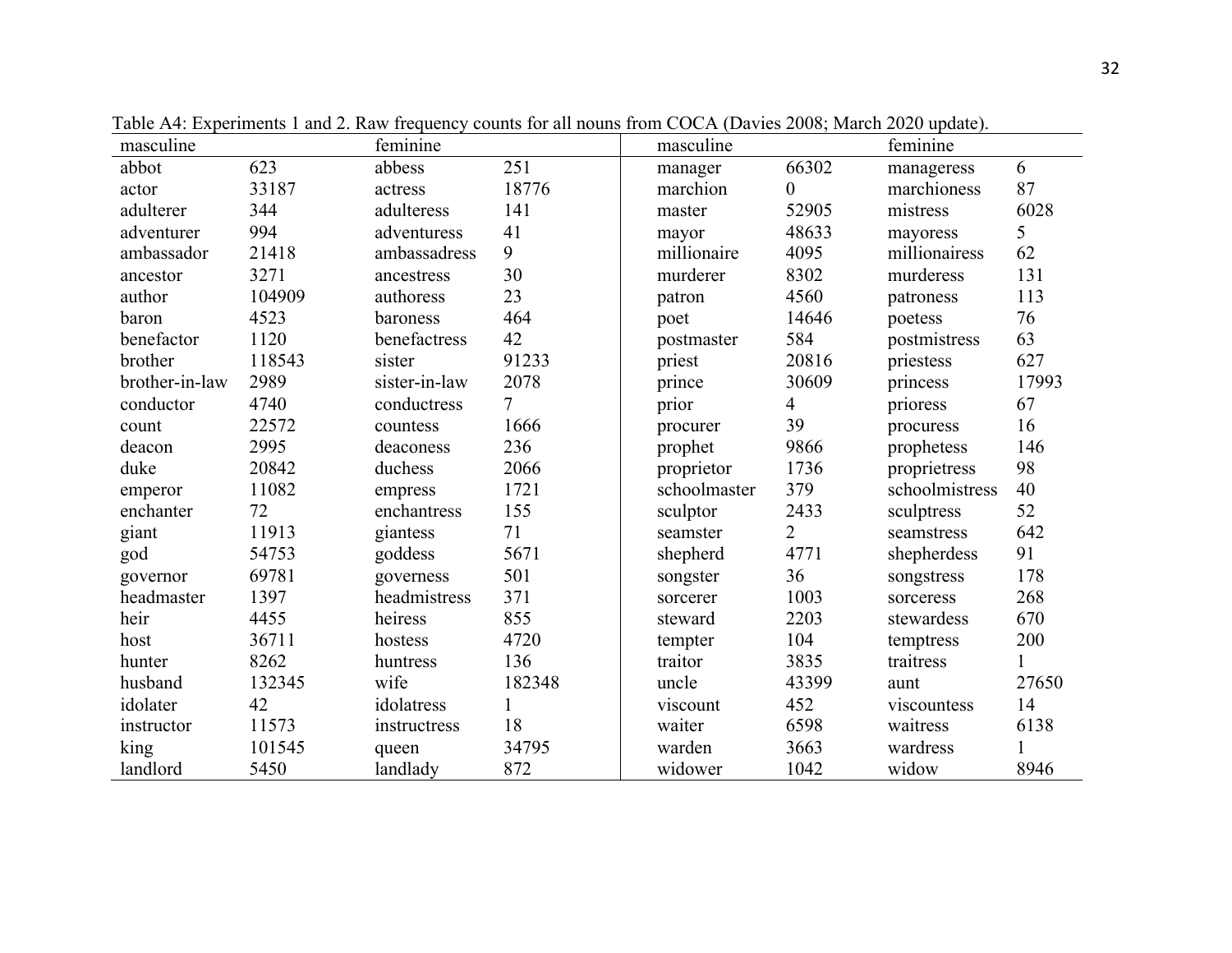## **References**

- Ackerman, Lauren. 2019. Syntactic and cognitive issues in investigating gendered coreference. *Glossa: A Journal of General Linguistics* 4(1), 117.
- Ansara, Y. Gavriel & Peter Hegarty. 2013. Misgendering in English language contexts: Applying non-cisgenderist methods to feminist research. *International Journal of Multiple Research Approaches* 7(2), 160–177.
- Armann, Regine & Isabelle Bülthoff. 2012. Male and female faces are only perceived categorically when linked to familiar identities–and when in doubt, he is a male. *Vision Research* 63, 69–80.
- Bard, Ellen Gurman, Dan Robertson, & Antonella Sorace. 1996. Magnitude estimation of linguistic acceptability. *Language*, 32-68.
- Bobaljik, Jonathan David & Cynthia Levart Zocca. 2011. Gender markedness: the anatomy of a counter-example. *Morphology* 21(2), 141–166.
- Bresnan. Joan. 2007. Is syntactic knowledge probabilistic? Experiments with the English dative alternation. In Sam Featherston and Wolfgang Sternefeld (eds.), *Roots: Linguistics in Search of Its Evidential Base*, 77–96. Berlin: Mouton de Gruyter.
- Brysbaert, Marc & Boris New. 2009. Moving beyond Kucera and Francis: A Critical Evaluation of Current Word Frequency Norms and the Introduction of a New and Improved Word Frequency Measure for American English. *Behavior Research Methods* 41 (4), 977–990.
- Bussey, Kay & Albert Bandura. 1999. Social cognitive theory of gender development and differentiation. *Psychological Review* 106(4), 676–713.
- Chen, Zhong, Yuhang Xu, & Zhiguo Xie. 2020. Assessing introspective linguistic judgments quantitatively: The case of The Syntax of Chinese. *Journal of East Asian Linguistics* 29, 311-336.
- Chomsky, Noam. 1957. *Syntactic Structures*. The Hague: Mouton & Co.
- Chomsky, Noam. 1964. Degrees of Grammaticalness. In Jerry A. Fodor & Jerrold J. Katz (eds.), *The Structure of Language*, 384-389. Englewood NJ: Prentice-Hall Inc.
- Comrie, Bernard. 1999. Grammatical gender systems: A linguist's assessment. *Journal of Psycholinguistic Research* 28(5), 457–466.
- Corbett, Greville G. 1991. *Gender*. Cambridge: Cambridge University Press.
- Cowart, Wayne. 1997. *Experimental syntax*. Sage.
- Davies, Mark. 2008. *The Corpus of Contemporary American English (COCA):600 million words 1990-present*. Available online at https://www.english-corpora.org/coca/.
- Douglas Bates, Martin Maechler, Ben Bolker, & Steve Walker. 2015. Fitting Linear Mixed-Effects Models Using lme4. *Journal of Statistical Software* 67(1), 1–48.
- Featherston, Sam. 2005. The Decathlon Model of empirical syntax. In Marga Reis & Stephan Kepser (eds.), *Linguistic Evidence: Empirical, Theoretical, and Computational Perspectives,* 187-208*.* Berlin: Mouton de Gruyter.
- Featherston, Sam. 2009. Relax, lean back, and be a linguist. *Zeitschrift für Sprachwissenschaft* 28, 127-132. Berlin: Mouton de Gruyter.
- Greenberg, Joseph. 1966. *Language universals, with special reference to feature hierarchies.*  The Hague: Mouton & Co.
- Gygax, Pascal, Ute Gabriel, Oriane Sarrasin, Jane Oakhill & Alan Garnham. 2008. Generically intended, but specifically interpreted: When beauticians, musicians, and mechanics are all men. *Language and Cognitive Processes* 23(3), 464–485.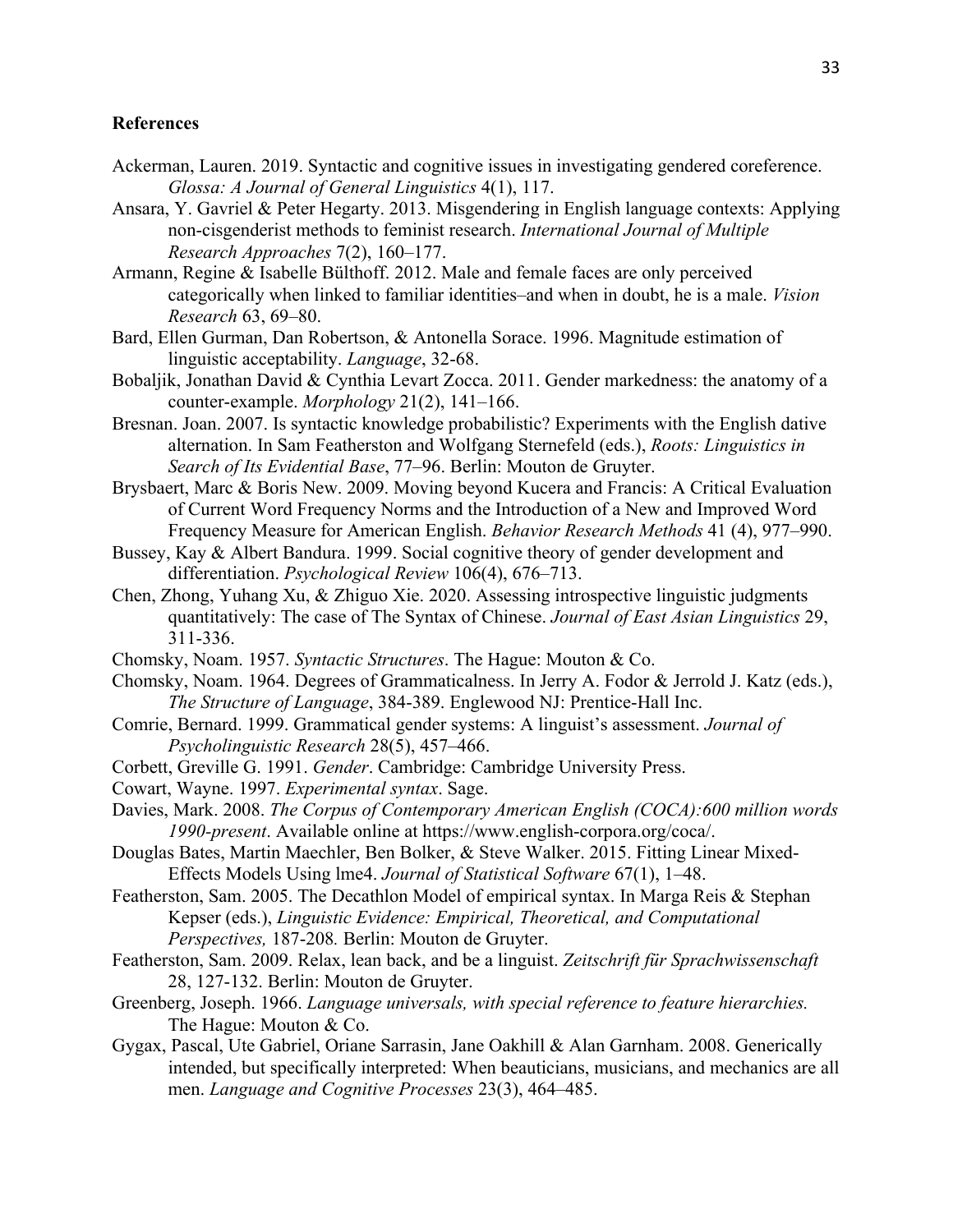- Harley, Heidi & Elizabeth Ritter. 2002. Person and number in pronouns: A feature-geometric analysis. *Language* 78(3), 482–526.
- Haspelmath, Martin. 2006. Against markedness (and what to replace it with). *Journal of Linguistics* 42(1), 25–70.
- Heim, Irene. 1991. Artikel und Definitheit. In Armin von Stechow & Dieter Wunderlich (eds.), *Semantik: Ein internationals Handbuch der zeitgenössichen Forschung*. Berlin: Mouton de Gruyter.
- Huang, Nick. 2019. *Variation and learnability in constraints on A-bar movement*. Ph.D. dissertation, University of Maryland.
- Irmen, Lisa & Julia Kurovskaja. 2010. On the semantic content of grammatical gender and its impact on the representation of human referents. *Experimental Psychology*, 367–375.
- Jakobson, Roman. 1932. Zur Struktur des russischen Verbums. *Charisteria Gvilelmo Mathesio qvinqvagenario a discipulis et Circuli Lingvistici Pragensis soladibus oblata,* 74-84*.*  Prague. [English translation published as: Jakobson, Roman (1984) Structure of the Russian verb. In Linda R. Waugh & Morris Halle (eds.), *Roman Jakobson: Russian and Slavic Grammar*. *Studies 1931-1981*, 1–14. Berlin: Mouton de Gruyter.]
- Keller, Frank. 2000. *Gradience in grammar: Experimental and computational aspects of degrees of grammaticality*. Ph.D. dissertation, University of Edinburgh.
- Kratzer, Angelika. 2009. Making a pronoun: Fake indexicals as windows into the properties of pronouns. *Linguistic Inquiry* 40(2), 187–237.
- Kuznetsova, Alexandra, Per Bruun Brockhoff, & Rune Haubo Bojesen Christensen. 2017. lmerTest: Tests in Linear Mixed Effects Models. *Journal of Statistical Software* 82(13),  $1-26.$
- Lau, Jey. H., Alexander Clark, & Shalom Lappin. 2017. Grammaticality, Acceptability, and Probability: A probabilistic view of linguistic knowledge. *Cognitive Science* 41(5), 1201- 1241.
- Lund, Kevin, & Curt Burgess. 1996. Producing high-dimensional semantic spaces from lexical co-occurrence. *Behavior Research Methods* 28(2), 203–208.
- Mahowald, Kyle, Peter Graff, Jeremy Hartman, and Edward Gibson. 2016. SNAP judgments: A small N acceptability paradigm (SNAP) for linguistic acceptability judgments. *Language* 92, 619-635.
- Marty, Paul, Emmanuel Chemla, & Jon Sprouse. 2020. The effect of three basic task features on the sensitivity of acceptability judgment tasks. *Glossa: A Journal of General Linguistics 5*(1), 72.
- McConnell-Ginet, Sally. 2014. Meaning-Making and ideologies of gender and sexuality. In Susan Ehrlich, Miriam Meyerhoff & Janet Holmes (eds.), *The Handbook of Language, Gender, and Sexuality*, 316-334. Hoboken, NJ: Wiley.
- McConnell-Ginet, Sally. 2015. Gender and its relation to sex: The myth of 'natural' gender. In Greville G. Corbett (ed.), *The expression of gender*, 3–38. Berlin: De Gruyter Mouton.
- Merchant, Jason. 2014. Gender mismatches under nominal ellipsis. *Lingua* 151, 9–32.
- Merchant, Jason. 2019. Ellipsis: A survey of analytical approaches. In Jeroen van Cranenbroeck & Tanja Temmerman (eds.), *The Oxford Handbook of Ellipsis,* 19-45. Oxford: Oxford University Press.
- Morey, Richard D., Jan-Willem Romeijn, & Jeffrey N. Rouder. 2016. The philosophy of Bayes factors and the quantification of statistical evidence. *Journal of Mathematical Psychology* 72, 6–18.